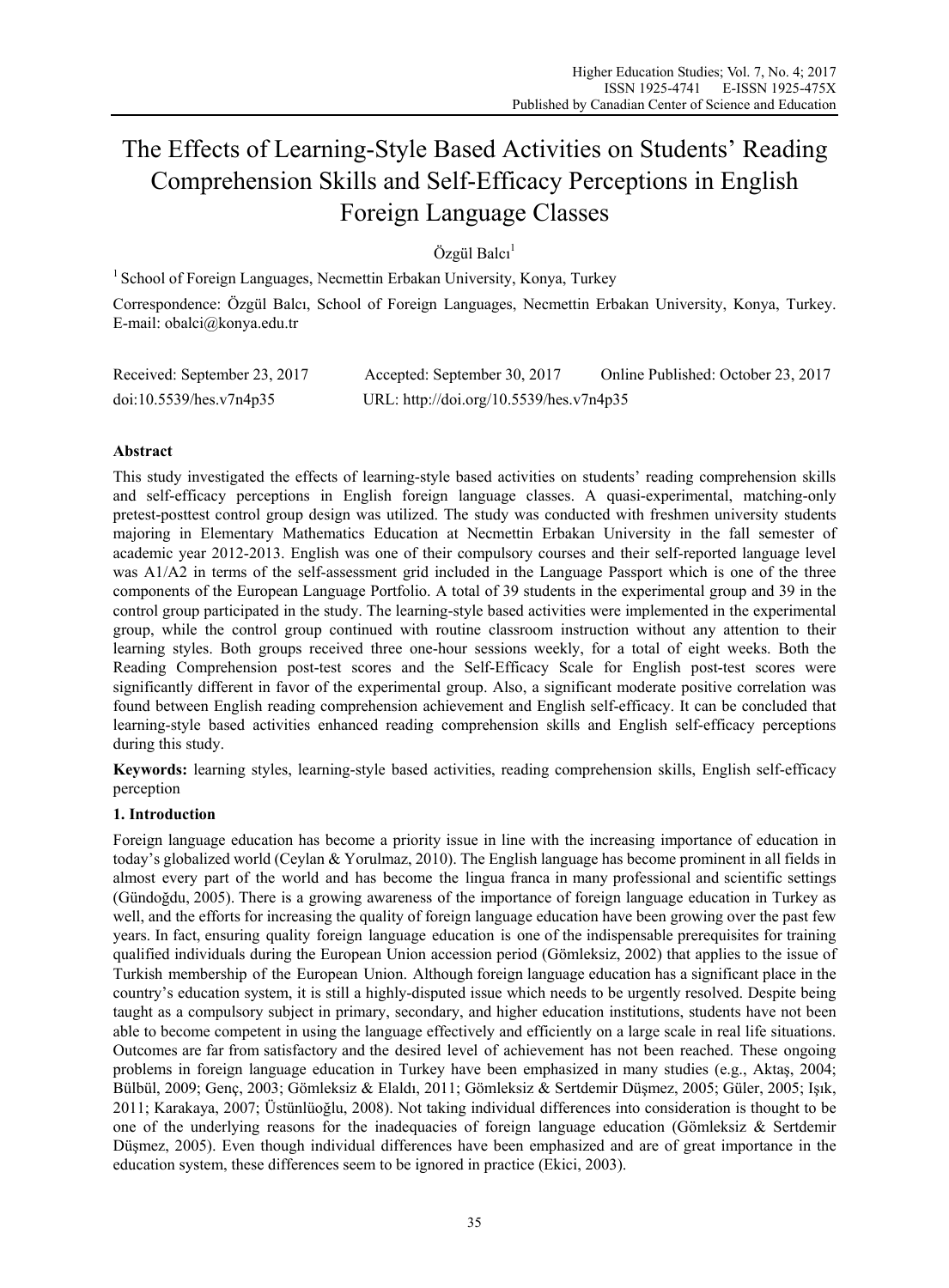It is emphasized in the literature that reading is a fundamental skill that contributes to language development, especially for additional language learners. Villanueva de Debat (2006) is one of the researchers who emphasizes the importance of reading for learners of English as an additional language. According to Grabe (2009), it is remarkable that many people around the world have learned to read in more than one language for different purposes; in addition, the author emphasizes the importance of reading by indicating that it is one of the few ways students can develop their language abilities to a point where they can reach their academic goals. Additionally, for English as additional language learners, the ability to read academic texts is thought to be one of the most important skills that should be acquired (Levine, Ferenz, & Reves, 2000). Reading in an additional language is considered to be more challenging than it is in a first language as the reader often does not have adequate vocabulary knowledge, cultural background information, and sentence structuring ability, all of which play a key role in reading comprehension (Er, 2005).

With the increasing emphasis on education throughout the world, new trends and approaches to education have been emerging. Today, one of the issues emphasized by researchers and educators is designing learner-centered learning environments in which individual differences are considered. The significant role of individual differences in additional language learning has been articulated by researchers in the related literature (Oxford & Ehrman, 1992; Rossi-Le, 1995; Skehan, 1989). Learning styles are one of the main aspects of individual differences affecting performance and should be taken into account in the design and delivery of courses in additional language learning as they are in other fields (Carrell, Prince, & Astika, 1996; Oxford, 1989). In particular, perceptual learning styles have been neglected by researchers in the area of additional language education despite being vital (Rossi-Le, 1995).

Taking the literature on the role of affective factors in language teaching and learning field into account, it can be said that self-efficacy with other affective variables must be considered along with cognitive factors in additional language learning-teaching process. For example, Hancı Yanar and Bümen (2012) revealed that it is important to take affective factors such as attitude, motivation and self-efficacy into consideration in language learning environments and education programs. Ehrman, Leaver and Oxford (2003) indicate that motivation, self-efficacy, tolerance of ambiguity and anxiety are some of the affective factors that affect language learning-teaching process. According to Mills, Pajares, and Herron (2006), low self-efficacy influences students' performances in additional language classrooms.

Although the concept of student-centered education in which individual differences are taken into account has been adopted within educational settings in Turkey, there still appears to be problems in practice (Özpolat, 2013). Regarding this topic, further studies are needed to fully determine the role of individual differences in foreign language learning processes. This research aimed to investigate the effects of student-centered learning experiences regarding students' learning styles on their reading comprehension skills and self-efficacy perceptions in English foreign language classes. The results of this study are expected to provide a new perspective in relation to the problems in foreign language education and to also contribute to curriculum development studies, learning-teaching practices, and the literature in the field of foreign language teaching. Taking into consideration these problems, we looked for an answer to the following question:

"What are the effects of learning-style based activities on students' reading comprehension skills and self-efficacy perceptions in English foreign language classes?"

Based on the general purposes of the study, the following three hypotheses were formulated:

1) Learning-style based activities improve reading comprehension achievement over traditional reading comprehension activities.

2) Learning-style based activities improve English self-efficacy perception over traditional reading comprehension activities.

3) There are positive correlations between English reading comprehension achievement and English self-efficacy.

#### **2. Methodology**

#### *2.1 Research Design*

The matching-only pretest-posttest control group design as a type of quasi-experimental design was employed to investigate the effects of learning-style based activities on students' reading comprehension skills and self-efficacy perceptions in English foreign language classes. In quasi-experimental research design, groups, rather than individuals, are randomly assigned to the different treatments; however, the researcher still matches the subjects in the experimental and control groups on certain variables (Fraenkel, Wallen, & Hyun, 2012).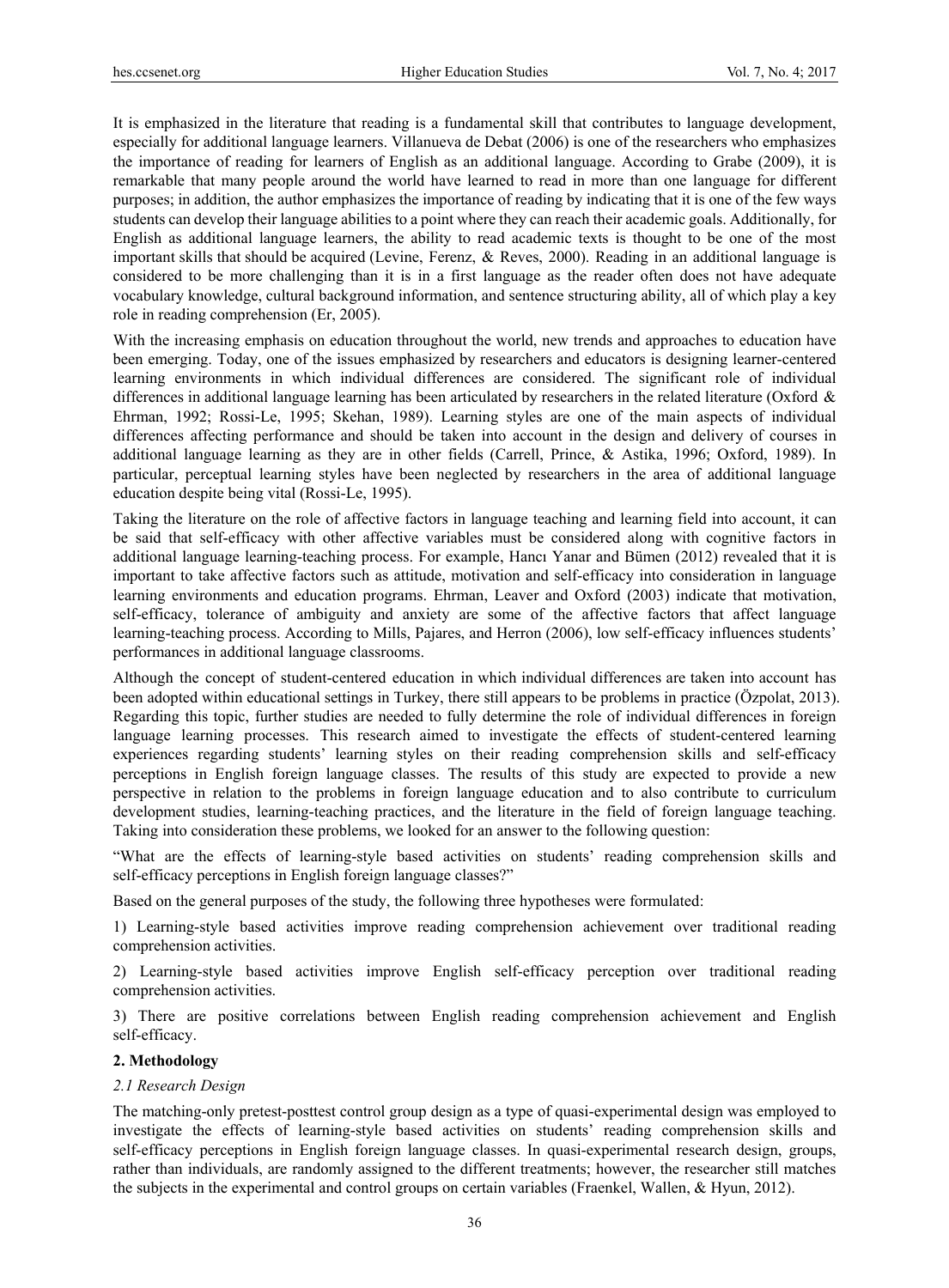This study was carried out on two groups: an experimental group and a control group. After the groups had been randomly assigned to the different treatments, the subjects in the experimental and control groups were matched on certain variables (English Reading Comprehension Test scores, Self-Efficacy Scale for English scores, students' learning styles determined by Maggie McVay Lynch Learning Style Inventory, and students' backgrounds in English determined by the English Proficiency Background Form). The learning-style based activities (see page 7 for more information) were implemented in the experimental group, while the control group continued to work in a traditional way without any attention paid to learning styles. Both groups were taught during three one-hour sessions weekly, for a total of eight weeks.

In this study, "traditional reading comprehension activities" refers to the activities in which students' individual learning styles are not taken into consideration. Also, in the literature (Al-Hajaya & Al-Khresheh, 2012; Baturay & Akar, 2007; Gömleksiz & Elaldı, 2011; Güngör & Ün Açıkgöz, 2005) traditional reading classes are described in a similar way in which students' learning styles are not taken into account. These classes are also described as teacher-centered, teacher-talk dominated, and a routine process. They include reading of the text by the teacher and some students, vocabulary exercises, and answering reading comprehension questions in a passive way.

#### *2.2 Participants*

The current study was conducted among freshmen university students majoring in Elementary Mathematics Education in the fall semester of the 2012-2013 academic year at Necmettin Erbakan University. There were 39 students (32 female and 7 male) in the control group and 39 (32 female and 7 male) in the experimental group for a total of 78 students participated in the study. Every student enrolled in this program is required to take Foreign Language I & II (English) classes in their first academic year. Groups were randomly assigned to the different treatments. Although students were informed about the nature of the study, they were unaware as to whether they were in the experimental or control group. In addition, at the beginning of the study, they were asked to sign a consent form for participation.

The subjects in the experimental and control groups were matched on certain variables using the data obtained from following data collection tools:

- 1) The English Reading Comprehension pre-test scores
- 2) Self-Efficacy Scale for English pre-test scores
- 3) Maggie McVay Lynch Learning Style Inventory
- 4) English Proficiency Background Form

The English Reading Comprehension pre-test and Self-Efficacy Scale for English pre-test were analyzed by independent samples t test. Maggie McVay Lynch Learning Style Inventory and English Proficiency Background Form were analyzed by descriptive statistical techniques.

The reading comprehension pre-test results for both groups are provided in Table 1 below. As Table 1 shows, reading comprehension pre-test results for both groups did not reveal any statistically significant differences  $(p>0.05)$  between the two groups, indicating that the participants both had similar reading comprehension performance before the application of the experiment.

| <b>Groups</b> | Mean  | 土 | <b>SD</b> |      |      |
|---------------|-------|---|-----------|------|------|
| Control       | 14.95 | 士 | 5.32      | 0.96 | 0.34 |
| Experimental  | 16.03 | 士 | 4.58      |      |      |

Table 1. Reading comprehension pre-test results for both groups

Self-Efficacy Scale for English pre-test results for each of the four separate sub-dimensions and the total scale for both groups are given in Table 2 below. As Table 2 shows, the Self-Efficacy Scale for English pre-test results for each of the four separate sub-dimensions and the total scale for both groups did not reveal any statistically significant differences ( $p$  $>$ 0.05) between the two groups, indicating that the participants both had similar self-efficacy levels regarding English before the application of the experiment.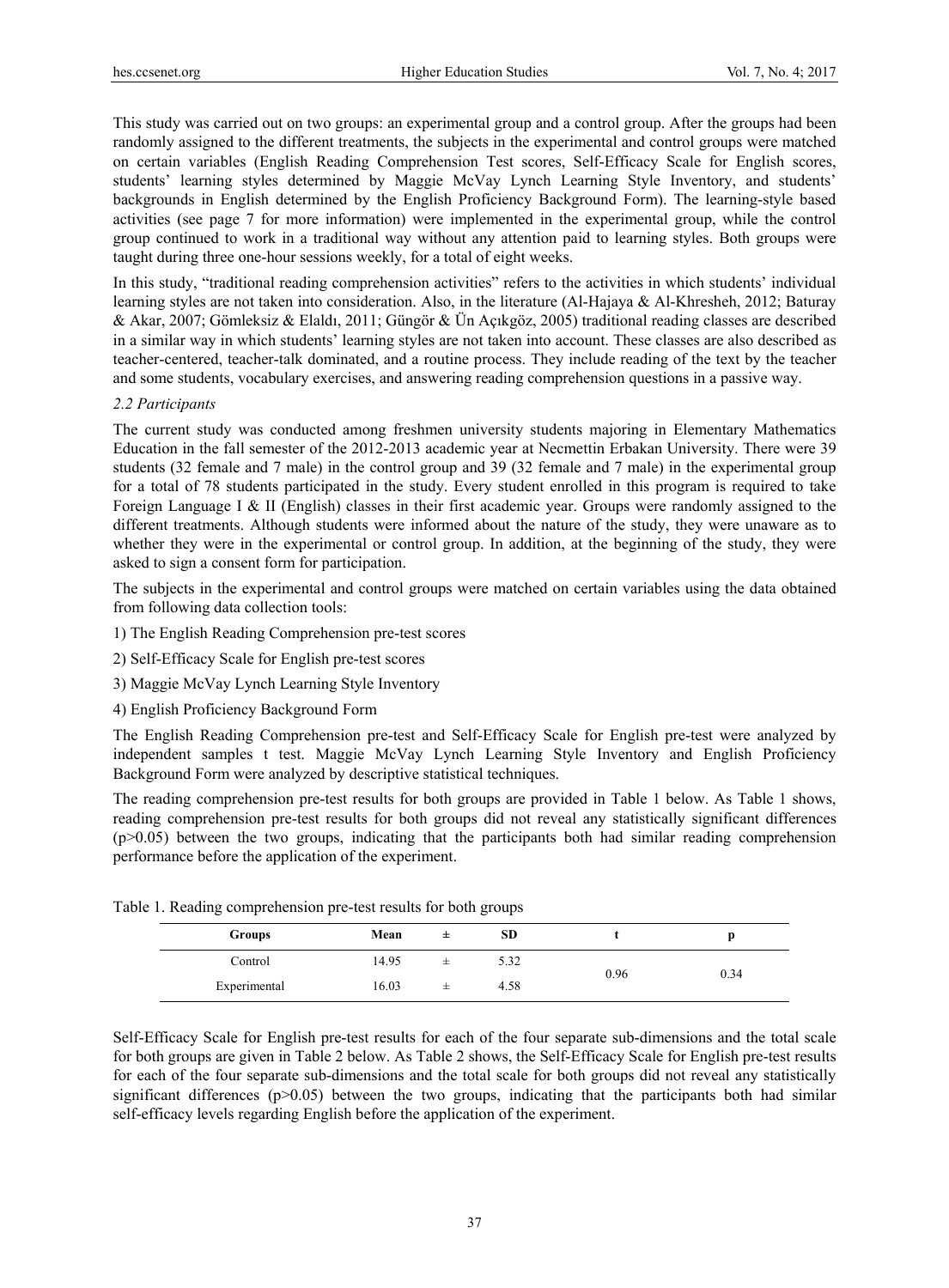|           | <b>Groups</b> | Mean  | $\pm$    | <b>SD</b> | t       | p    |  |
|-----------|---------------|-------|----------|-----------|---------|------|--|
| Reading   | Control       | 19.31 | $\pm$    | 4.82      | $-0.09$ | 0.93 |  |
|           | Experimental  | 19.41 | $\pm$    | 4.78      |         |      |  |
|           | Control       | 21.67 | $_{\pm}$ | 6.61      | $-0.25$ | 0.81 |  |
| Writing   | Experimental  | 22.03 | $\pm$    | 6.26      |         |      |  |
|           | Control       | 23.54 | $\pm$    | 7.24      | 0.80    |      |  |
| Listening | Experimental  | 22.33 | $\pm$    | 6.09      |         | 0.43 |  |
|           | Control       | 13.21 | $\pm$    | 4.36      | $-0.08$ | 0.94 |  |
| Speaking  | Experimental  | 13.28 | $\pm$    | 4.22      |         |      |  |
|           | Control       | 77.72 | $\pm$    | 20.61     |         |      |  |
| Total     | Experimental  | 77.05 | $\pm$    | 18.70     | 0.15    | 0.88 |  |

Table 2. Self-Efficacy Scale for English pre-test scores for both groups

Maggie McVay Lynch Learning Style Inventory results for both groups are shown in Table 3 below. The results show that learning style preferences were similar in both groups. Visual learning style was by far the most popular learning style, followed by the Kinesthetic and Auditory learning styles in both groups. According to Oxford (1995), the perceptual learning style is one of the most distinct learning style dimensions. In the literature, perceptual channels are often called modalities (Kinsella, 1995). Visual learners learn best through sight, auditory learners learn best through hearing, and kinesthetic learners learn best through movement and touch (Reid, 1995). According to Kinsella (1995), visual tools such as pictures, charts, diagrams, and tables help visual learners; auditory learners generally prefer listening to lectures, tapes and films, group activities, and individual talks; while kinesthetic learners tend to benefit most from field trips, role-plays, pantomime, and interviews.

|  | Table 3. Learning style preferences of both groups |  |
|--|----------------------------------------------------|--|
|  |                                                    |  |

|                                | <b>Experimental</b> |               | Control |               |
|--------------------------------|---------------------|---------------|---------|---------------|
|                                |                     | $\frac{0}{0}$ |         | $\frac{6}{9}$ |
| Visual Learning Style          | 24                  | 61.54         | 25      | 64.10         |
| <b>Auditory Learning Style</b> | 4                   | 10.26         | 6       | 15.38         |
| Kinesthetic Learning Style     | 11                  | 28.20         | 8       | 20.52         |

According to the English Proficiency Background Form results, the average age of the control group was 18.33±0.74 years while that of the experimental group was 18.49±0.64 years and both groups were similar in terms of age (t=-0.98; p>0.05). In addition, both groups were similar in terms of characteristics that could affect their levels of English proficiency (alma mater, attending a special course, taking private lessons, studying English abroad, living in English-speaking countries, speaking foreign languages other than English, and having parents working in the field of English Language Teaching (ELT)). Moreover, while a majority of the students from both groups self-reported their proficiency level as A2 (experimental 32 and control 34) in the self-assessment grid of the English Proficiency Background Form, a small number of the students self-reported as A1 (experimental 7 and control 5). According to these results, it can be said that both groups were similar in terms of English proficiency level.

#### *2.3 Instrumentation*

The following instruments were used:

2.3.1 Maggie McVay Lynch Learning Style Inventory

The Maggie McVay Lynch Learning Style Inventory, adapted into Turkish by Dağhan and Akkoyunlu (2011), was used to determine participants' learning styles. The inventory was administered to a similar group of 341 freshmen students to re-determine the reliability for the present study. The Cronbach Alpha internal consistency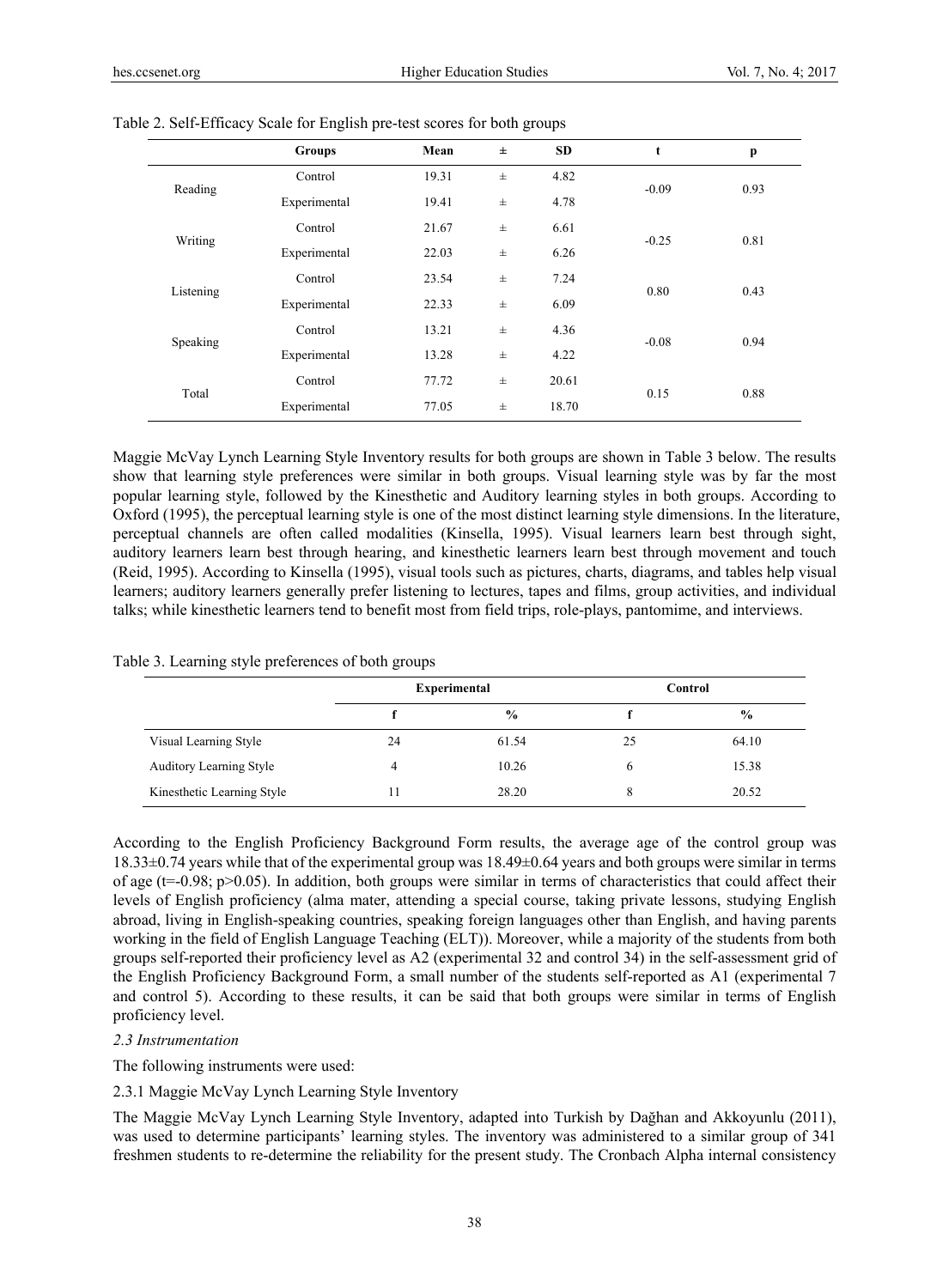coefficient was calculated to be 0.86 for the total inventory; 0.71 for the Visual Learning Style sub-dimension; 0.77 for the Auditory Learning Style sub-dimension; and 0.76 for the Kinesthetic Learning Style sub-dimension.

## 2.3.2 The English Reading Comprehension Test

In order to measure the participants' reading comprehension achievement before and after the treatment, a 42-item four-choice multiple choice achievement test was constructed by the researcher. Champeau de Lopez, Marchi, and Arreaza-Coyle (1997) assert that multiple-choice questions distinguish reading from writing skills and have advantages like high corrector reliability, easy implementation, quick and easy collection, and easy determination of difficulty and discrimination levels. Rivers (1981) indicated that reading comprehension can be assessed validly through carefully developed multiple-choice items based on a reading passage; further pointing out that multiple-choice tests provide an objective way to assess reading comprehension in language classes and usually have four choices. Considering the purpose and scope of the study, it was decided that a multiple-choice test format was the most suitable way to objectively assess reading comprehension for the sake of this study. In the present study, for developing the achievement test, the following procedure was adopted by the researcher:

1) Considering participants' levels and needs, fourteen learning outcomes were developed based on the related literature and Common European Framework of Reference for languages (CEFR) published by the Council of Europe (2001); a table of specifications was constructed to guide the selection of items.

2) The Cognitive Process Dimension of the revised version of Bloom's taxonomy of educational objectives (Anderson & Krathwohl, 2010) was used to develop test items. A minimum of two items per learning outcome were included in the 50-item multiple choice pilot form. Field experts' and English instructors' opinions were taken into consideration for the pilot form and required revisions were made.

3) The pilot form was administered to a total of 328 freshmen university students with low, intermediate, and high English proficiencies to compute test and item statistics.

4) After the pilot study, correct answers were coded as "1", any other responses were coded as "0", and then item analysis was performed. Item difficulty and item discrimination indices were calculated for each item. Eight items which had an item discrimination index under 0.30 were eliminated from the test. Thereafter, the final form was constructed which comprised a total of 42 items, most of which had an average item difficulty (items with p-values around 0.50) in addition to the items that had a range of difficulty with high discrimination power.

5) The internal consistency reliability coefficient, using the Kuder-Richardson Formula 20 (KR-20), was 0.90. The average difficulty of the test was 0.50 and the average discrimination was 0.47.

#### 2.3.3 Self-Efficacy Scale for English

To test the second hypothesis, the Self-Efficacy Scale for English developed by Hancı Yanar and Bümen (2012) was used. According to Fraenkel et al. (2012), developing a good instrument takes a fair amount of time and effort, and requires a high level of skill; except in unusual cases, they recommend using an already developed instrument when appropriate. It was decided to use the Self-Efficacy Scale for English developed by Hancı Yanar and Bümen (2012) due to its being appropriate for the purpose of the study by including four language skills and having a high level of reliability and validity characteristics. The scale was administered to a similar sample group of 343 freshmen students to re-determine the reliability for the present study. The Cronbach Alpha internal consistency coefficient was calculated to be 0.96 for the total scale; 0.88 for Reading sub-dimension, 0.87 for Writing sub-dimension, 0.91 for Listening sub-dimension, and 0.86 for Speaking sub-dimension.

#### 2.3.4 English Proficiency Background Form

This form was developed by the researcher to determine participants' English proficiency backgrounds. The first part of the form comprised personal information, such as the gender, name/surname, age, class and major. In the second part, there were questions to determine participants' background information that may affect their English proficiency levels at the time of the study. These questions sought information on the following issues:

## 1) Alma mater

- 2) Attending a special English course
- 3) Taking private English lessons
- 4) Studying English abroad
- 5) Living in English-speaking countries
- 6) Speaking foreign languages other than English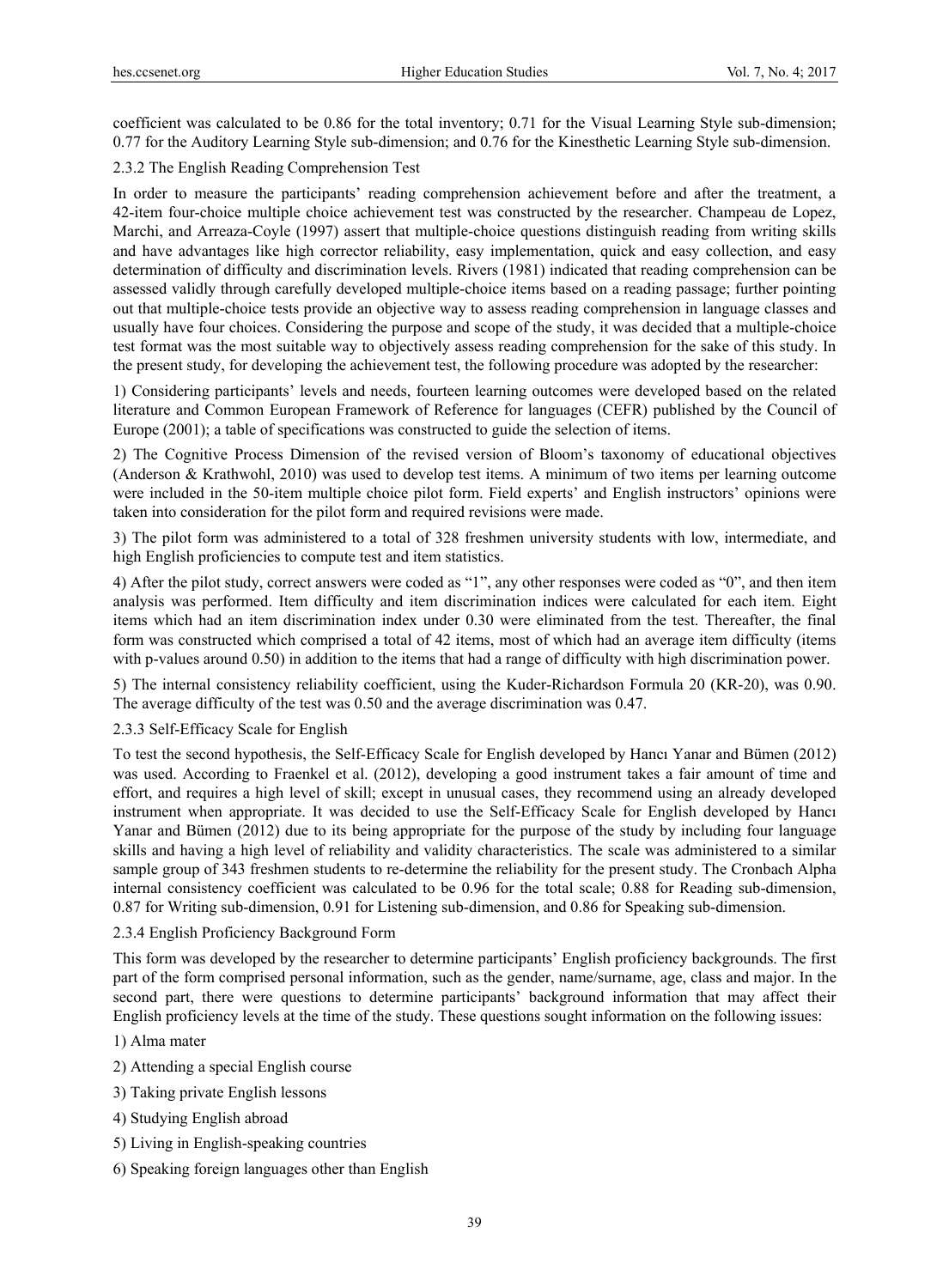# 7) Having parents working in the field of ELT

On the third part of the form, the Turkish version of the self-assessment grid included in the Language Passport was used; this is one of the three components of the European Language Portfolio published by the Council of Europe (2011). In this self-assessment grid, participants were asked to self-report their proficiency levels as A1, A2, B1, B2, C1, or C2.

# *2.4 Limitations of the Study*

In evaluating the results of this study, there are several limitations that should be considered. One possible limitation is the limited time frame of a total of 8 weeks and 24 class hour time period excluding the pilot study, pre- and post-tests. The second limitation concerns the number of the participants (78 freshmen university students). Another limitation of the study is that reading comprehension activities were developed based on perceptual learning style preferences. But, as Dunn (1983) points out, learning style includes environmental, emotional, sociological, physical and psychological elements. It should be noted that the limited scope of the study prevents firm and widespread generalizations and further studies are needed with larger groups, over longer periods of time while considering different dimensions of learning style and reading comprehension activities.

# *2.5 Data Collection*

The study was conducted between November 5, 2012 and December 28, 2012 and lasted for eight weeks. The Maggie McVay Lynch Learning Style Inventory, the English Reading Comprehension Test, the Self-Efficacy Scale for English, and the English Proficiency Background Form were administered to both experimental and control groups as pre-tests between October 22 and 26, 2012. Only the English Reading Comprehension Test and Self-Efficacy Scale for English were administered to both groups as post-tests again between December 31, 2012 and January 4, 2013.

Participants were given 50 minutes to complete the English Reading Comprehension Test, 30 minutes to complete the Self-Efficacy Scale for English, and 30 minutes to complete the Maggie McVay Lynch Learning Style Inventory and the English Proficiency Background Form.

# *2.6 Data Analysis and Statistical Techniques*

The Maggie McVay Lynch Learning Style Inventory and the English Proficiency Background Form were analyzed using descriptive statistics (frequency and percentage). Because the Kolmogorov-Smirnov test showed that the Self-Efficacy Scale for English and the English Reading Comprehension Test scores had a normal distribution, and the variances were homogeneous, parametric statistics were used to analyze the data.

Independent samples t-tests were used to compare the Self-Efficacy Scale for English and the English Reading Comprehension pre-test scores between treatment and control groups. One-way analyses of covariance (ANCOVA) were conducted to compare the English Reading Comprehension Test and the Self-Efficacy Scale for English post-test scores, controlling for group differences on the pre-tests. Pearson's correlation coefficient was used to determine the relationship between English reading comprehension achievement and English self-efficacy. Statistical significance was set at a *P*<0.05 level, and statistical analysis was performed using SPSS for Windows (version 15.0, SPSS Inc. Chicago, IL, USA).

# *2.7 Development of the Learning-Style Based Reading Comprehension Activities and the Procedure*

Learning-style based activities were developed by the course instructors; a total of eight texts were chosen—one for each week. In order to provide appropriate English texts for the study, the following criteria were adopted for the selection of the texts by considering the views of Villanueva de Debat (2006), Nuttall (2000), and Rivers (1981):

1) Selection of texts at an appropriate difficulty level

2) Containing appropriate and adequate syntactic structures

- 3) Avoiding overly long or short texts
- 4) Appropriateness to age and interest
- 5) Containing a reasonable amount of new information

In addition to these criteria, readability analysis was carried out using the online Text Content Analysis Tool ("Using English", 2013) to assess the difficulty of the texts. This tool gives statistics about a text including word count, unique words, number of sentences, average words per sentence, lexical density, and the Gunning Fog readability index. Xie (2005) indicates that the selection of reading material in foreign language classes should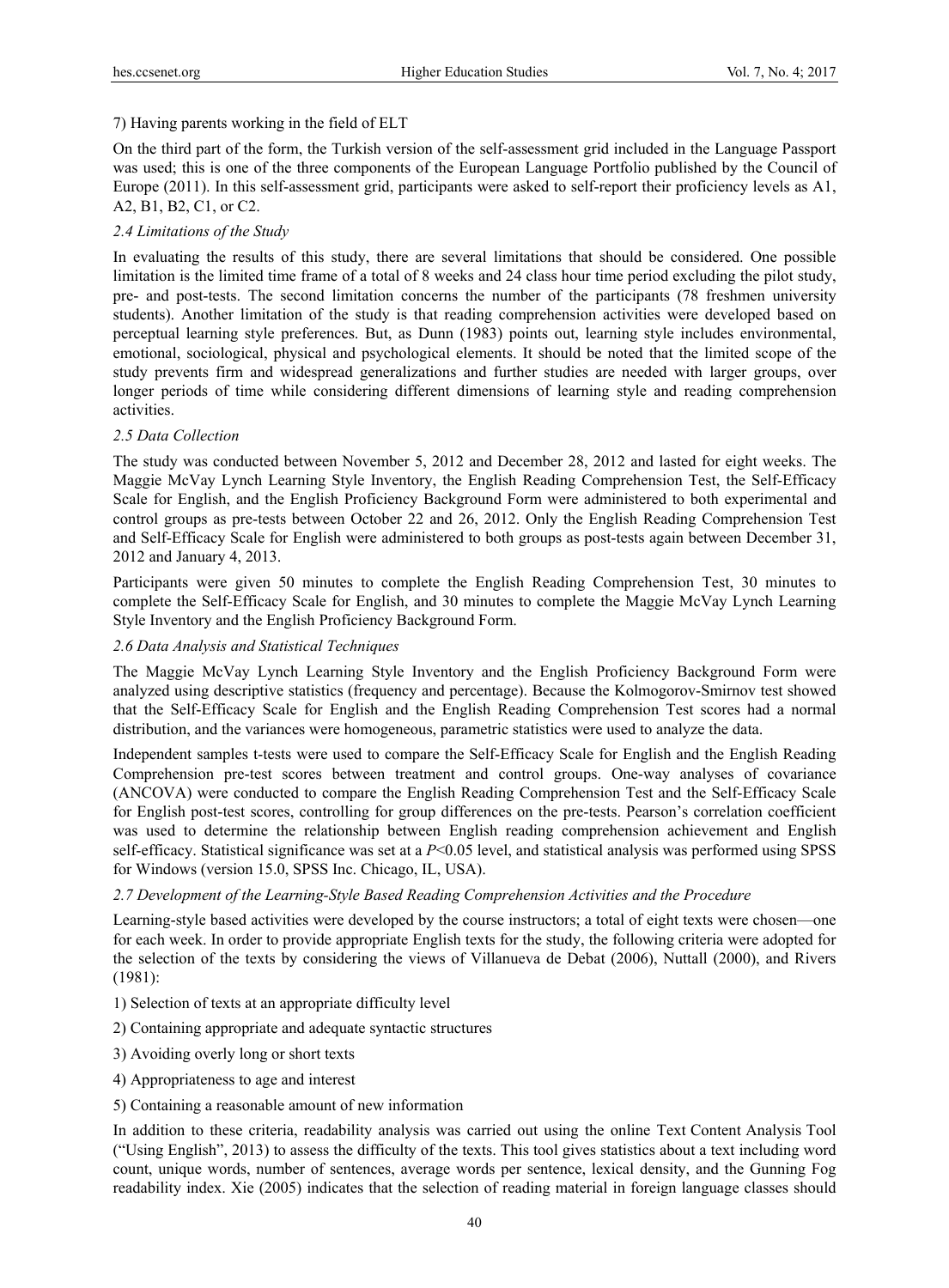proceed from easy to difficult and in an orderly manner. It was considered appropriate to arrange texts from easy to difficult based on the results of the readability analyses.

This study and its activities were planned based on sensory (perceptual) learning styles owing to the fact that the dimension of sensory learning styles is one of the major style areas, according to the literature, that is thought to be particularly useful and relevant to language learning processes (Carrell et al., 1996; Cohen, 2003; Ehrman & Oxford, 1990; Oxford, 2001; Reid, 1995).

First, participants' learning style preferences were determined using the Maggie McVay Lynch Learning Style Inventory. Participants' highest learning style scores were used as a measure of the dominant learning style. Scores indicated that 24 were visual learners, 11 were kinesthetic learners, and 4 were auditory learners. But when sub-dimension scores were analyzed in detail, the data showed that most of the participants had very close scores among the different learning style dimensions (visual, auditory, and kinesthetic). Therefore, this study intended to develop activities that meet the needs of different learning styles. Moreover, the literature (Cornet, 1983; Felder & Henriques, 1995; Kinsella, 1995; Kroonenberg, 1995; Oxford, 2001; Oxford & Lavine, 1992; Peacock, 2001; Rossi-Le, 1995) emphasizes that students must extend themselves beyond their style preferences, and so offering students a variety of activities to accommodate different learning styles is recommended. The tactile and kinesthetic learning styles are often combined and called "haptic" by some researchers (Oxford & Lavine, 1992; Reid, 1995); furthermore, Oxford (2001) suggests similar activities for both tactile and kinesthetic learners. For this reason, reading comprehension activities were developed in common for both tactile and kinesthetic learners.

While developing the activities, for perceptual preferences, some recommendations and sample activities from the literature were used (Boydak, 2007; Eliason, 1995; Kroonenberg, 1995; Nelson, 1995; Oxford, 1995; Oxford, 2001; Peacock, 2001; Rossi-Le, 1995; Stebbins, 1995). Also, some activities were specifically developed for the study by the researcher. Finally, experts' (English lecturers with PhDs in ELT) opinions were obtained to improve the content validity of the reading program.

Most of the activities, such as a KWL (Know, Want, Learned) Table, mind maps, and videos, addressed different learning styles at the same time. The materials, methods, strategies, techniques, and instructional works used for different learning styles in the study could be summarized as follows:

Visual: pictures, colored pens, an overhead projector, strategic note-taking, writing important information on the board, silent reading, skimming, writing a poem or a motto, mind maps, finding key words (scanning), watching videos, highlighting text, story circle activity, map and chart completion, doing a crossword puzzle.

Auditory: CD player, group discussion, listening the text, oral instructions, using a KWL table, sequencing activity, playing taboo, presenting an oral summary, watching videos.

Kinesthetic and Tactile: group work, presenting works on the board, paragraph puzzle activity, role-play, strategic note-taking, fill in the blanks in the text, sequencing activity, playing taboo, map completion, highlighting text, drawing, mind maps, doing a crossword puzzle.

Reading comprehension activities addressing different learning styles (visual, auditory, kinesthetic/tactile) were developed and lesson plans were prepared for each week of the study. Jensen's (2001) explanations and the sample lesson plan provided at the end of the chapter were used as a guide for this study. Before the pre-reading phase, a short warm-up activity was included in the lesson plans in accordance with Jensen's (2001) suggestions.

Teaching was conducted during three one-hour sessions weekly, for a total of 24 hours over 8 weeks. Stebbins (1995) asserts that using groups in the classroom provides a more comfortable setting for students, enhances collaboration among students, and helps teachers monitor students more closely and provide more feedback. Participants were randomly divided into groups of 6 or 7 students because it was believed that group work would promote student participation and verbal interaction. Teaching reading in the classroom is generally divided into three phases: pre-reading, while-reading, and post reading (Alyousef, 2005; Beydoğan, 2010; Demirel, 2010; Epçaçan, 2009; Grabe, 1991; Grabe & Stoller, 2001; Nuttall, 2000; Villanueva de Debat, 2006); accordingly, reading lessons were conducted through activities divided into three phases after a short warm-up period, as explained below:

Warm-up: This was intended to draw students' attention, motivate them, foster participation, and to ensure that students focused on the general theme of the text. With these aims in mind, and taking learning styles into consideration, open-ended discussion questions and group activities were used.

1) Pre-reading phase: Carrell and Eisterhold (1983) emphasize the significant role of providing background information in reading comprehension through pre-reading activities, especially at the beginning and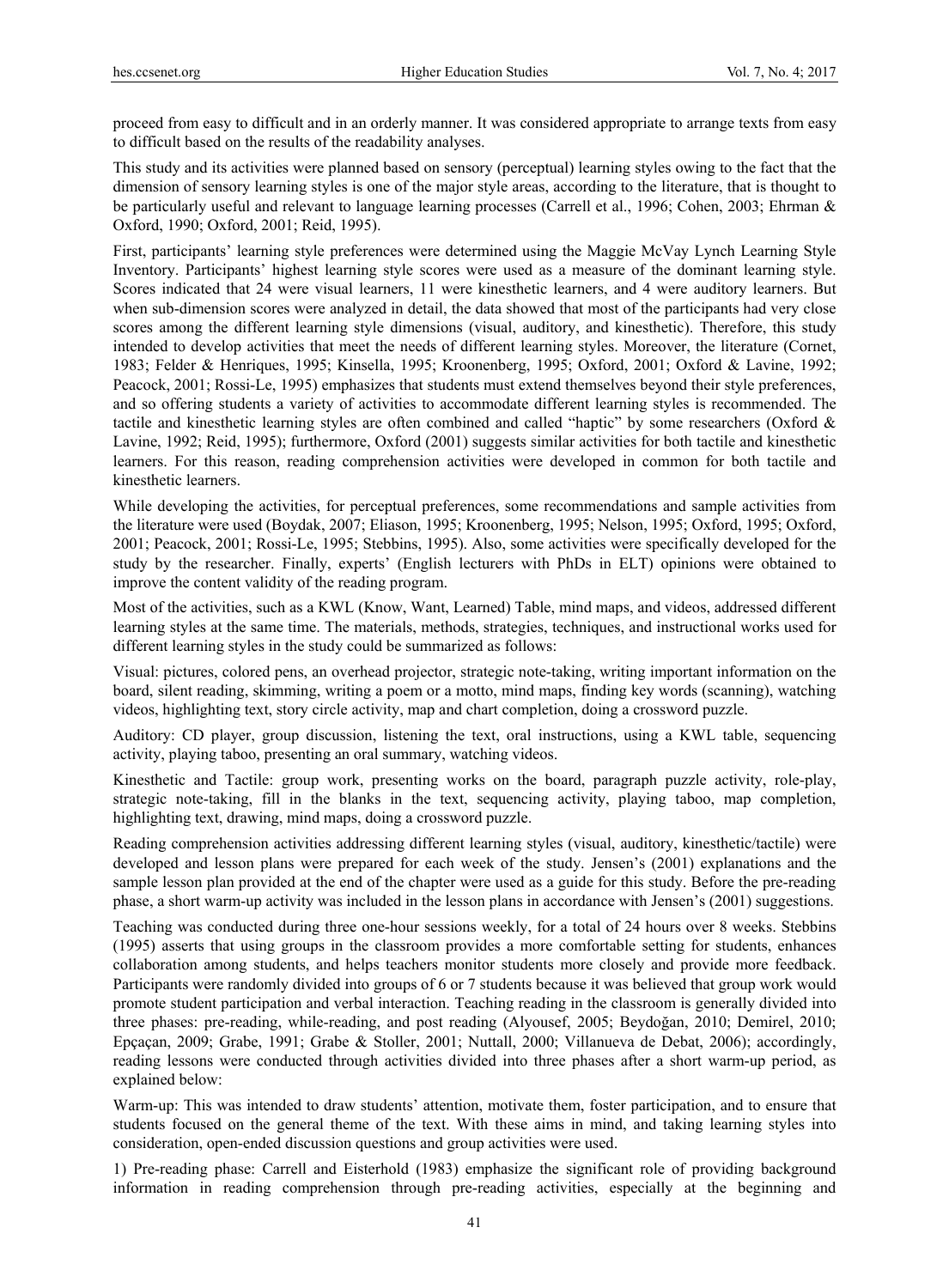intermediate proficiency levels and indicate that failure to activate an appropriate schema decreases comprehension of the text on the part of the reader. Accordingly, in the pre-reading phase, attempts were made to activate students' background knowledge, draw their attention, and to help them get ready for reading. For this purpose, activities requiring students to view pictures and captions, make guesses about the text, set their own reading purpose, notice keywords, brainstorm about keywords and concepts in the text, and identify the main idea(s) were conducted.

2) While-reading phase: The while-reading phase is intended to guide students through the text and to help them understand difficult concepts, make sense of complex sentences, consider relationships among ideas in the text, and to read purposefully and strategically (Grabe  $&$  Stoller, 2001). In the present study, the while-reading phase involved guiding students to help them identify the main idea(s), supporting ideas, and details and to check the accuracy of their own predictions made during the pre-reading activities; activities such as silent reading, simultaneously reading while listening to the audio, note-taking, and highlighting important parts of the text were carried out in this phase. In addition, students were encouraged to guess the meaning of unknown words from the context.

3) Post-reading phase: This phase includes extending ideas and information from the text while also ensuring that the major ideas and supporting details are well understood (Grabe & Stoller, 2001). In this study, students were required to comprehend the text fully and to use the content in other tasks by integrating other skills such as speaking or writing; activities such as filling in tables, revision of the mind maps prepared in the pre-reading phase, summarization, games, and watching videos were used.

Evaluation: At the end of each class, an evaluation was carried out using a different text on a similar topic and with the same target vocabulary.

A pilot study was carried out with two similar groups in order to identify any potential issues before beginning the study. Students in the pilot study groups were freshmen university students at Necmettin Erbakan University Ahmet Keleşoğlu Faculty of Education; they were required to take Foreign Language I & II (English) classes like the study group. The pilot study was carried out between October 1-12, 2012 and both groups were taught by the same instructors. The same procedure as in the real study was followed in the pilot study. Based on the duration of the activities recorded during the pilot study, the estimated duration of the activities that would be required in the study was determined and final time changes on the detailed schedule were made.

In the control group, teaching took place during three one-hour sessions a week, for a total of eight weeks and lessons were conducted through activities divided into three phases after a short warm-up period with an evaluation part at the end of each class; the same as the experimental group. Unlike the experimental group, teaching was conducted in the traditional way without any attention to the learning styles as in the previous classes. Traditional reading classes are described as teacher-centered, dominated by teacher talk, and consist of activities which do not go far beyond simply reading the text and answering the comprehension questions about the text (Baturay & Akar, 2007; Gömleksiz & Elaldı, 2011; Güngör & Ün Açıkgöz, 2005). According to Al-Hajaya and Al-Khresheh (2012), the most common method of teaching students reading at the college level is through a traditional lecture in which there is a mismatch between students' learning preferences and instructional strategies, and students' learning preferences are rarely addressed.

# **3. Results**

# *3.1 Findings Regarding the First Hypothesis*

First hypothesis of the study was "Learning-style based activities improve reading comprehension achievement over traditional reading comprehension activities". A one-way ANCOVA was conducted to determine whether students' reading comprehension achievements significantly differed between the experimental and control groups after the treatment. As seen in Table 4, students' English Reading Comprehension post-test mean score was computed as being 18.74 for the control group and 22.33 for the experimental group. The English Reading Comprehension post-test modified mean score was 19.08 for the control group, and 22.00 for the experimental group. As for the groups' modified mean scores, it is clear that the differences are in favor of the experimental group. ANCOVA results to test the significance of the differences between the groups' modified post-test mean scores are given in Table 5.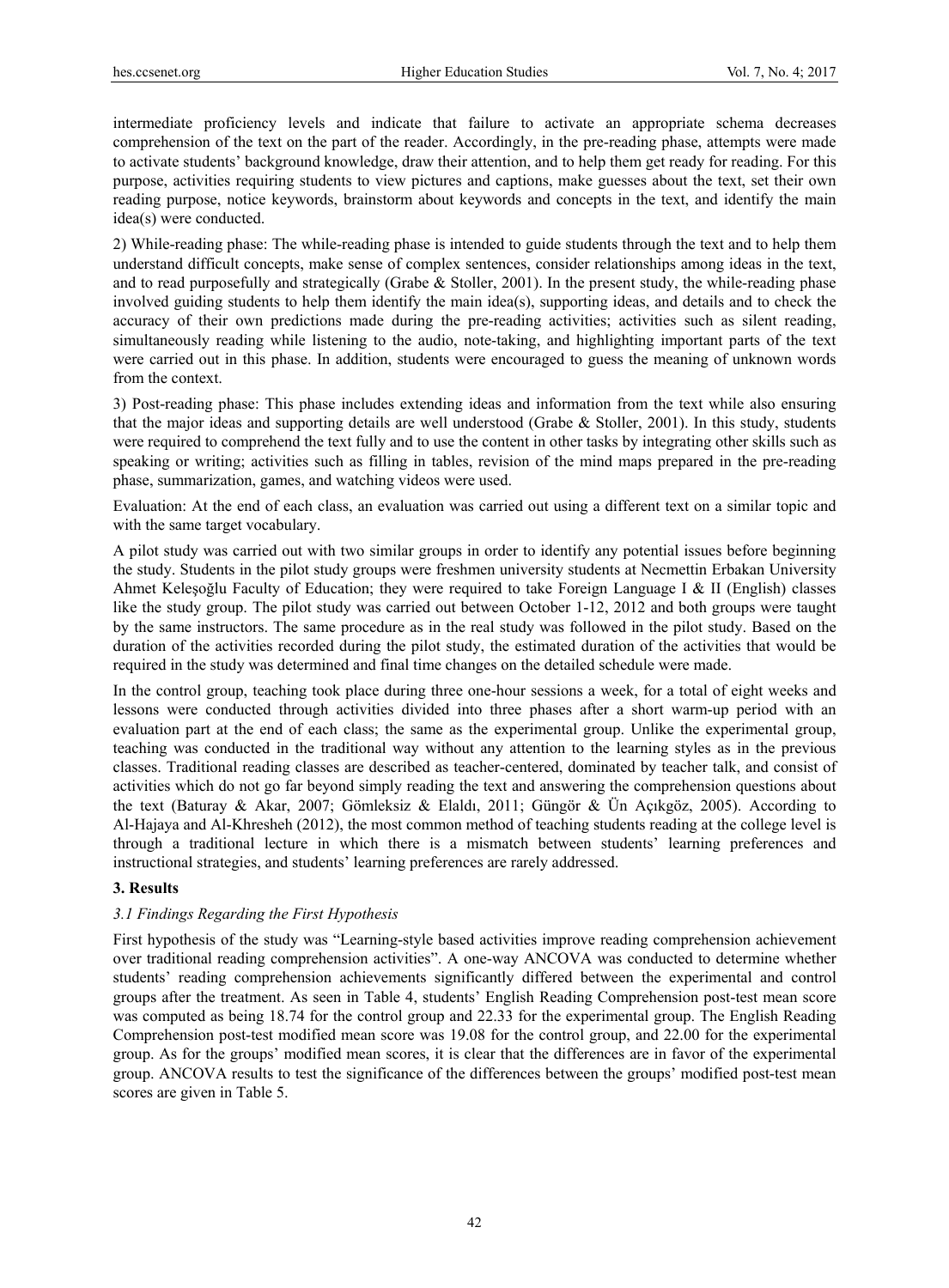|  | Table 4. The English reading comprehension post-test mean and modified mean scores |  |  |
|--|------------------------------------------------------------------------------------|--|--|
|  |                                                                                    |  |  |

| <b>Groups</b> | Mean  | <b>Modified Mean</b> |
|---------------|-------|----------------------|
| Control       | 18.74 | 19.08                |
| Experimental  | 22.33 | 22.00                |

The ANCOVA result shows that the reading comprehension achievement of the experimental group was significantly better than that of the control group  $\frac{F_{(1,75)}=6.58}{p\leq 0.05}$ , as shown in Table 5.

| <b>Variance Source</b> | Sum of squares | Sd | MS     | F     | D    |
|------------------------|----------------|----|--------|-------|------|
| Group                  | 164.58         |    | 164.58 | 6.58  | 0.01 |
| Pre-test Achievement   | 718.66         |    | 718.66 | 28.74 | 0.00 |
| Error                  | 1875.44        | 75 | 25.01  |       |      |
| Total                  | 35748.00       | 78 |        |       |      |

Table 5. ANCOVA results of the English reading comprehension test

#### *3.2 Findings Regarding the Second Hypothesis*

Second hypothesis of the study was "Learning-style based activities improve English self-efficacy perception over traditional reading comprehension activities". A one-way ANCOVA was conducted to determine if there were significant differences in English self-efficacy perception between the two groups after the treatment. As seen in Table 6, students' Self-Efficacy Scale for English post-test total mean score was 92.82 for the control group, and 101.15 for the experimental group. The Self-Efficacy Scale for English post-test modified mean score was computed as being 92.62 for the control group, and 101.36 for the experimental group. As for the groups' modified mean scores, it is clear that the differences are in favor of the experimental group. ANCOVA results to test the significance of the difference between the groups' modified post-test mean scores are provided in Table 7.

Table 6. Self-efficacy scale for English post-test mean and modified mean scores

|           | <b>Groups</b> | Mean   | <b>Modified Mean</b> |
|-----------|---------------|--------|----------------------|
|           | Control       | 23.54  | 23.57                |
| Reading   | Experimental  | 25.92  | 25.89                |
|           | Control       | 26.49  | 26.59                |
| Writing   | Experimental  | 28.95  | 28.85                |
| Listening | Control       | 27.38  | 27.05                |
|           | Experimental  | 28.72  | 29.06                |
|           | Control       | 15.41  | 15.43                |
| Speaking  | Experimental  | 17.56  | 17.54                |
| Total     | Control       | 92.82  | 92.62                |
|           | Experimental  | 101.15 | 101.36               |

As Table 7 shows, the ANCOVA result indicates that English self-efficacy of the experimental group was significantly higher than that of the control group  $[F<sub>(1,75)</sub> = 8.77, p < 0.05]$ .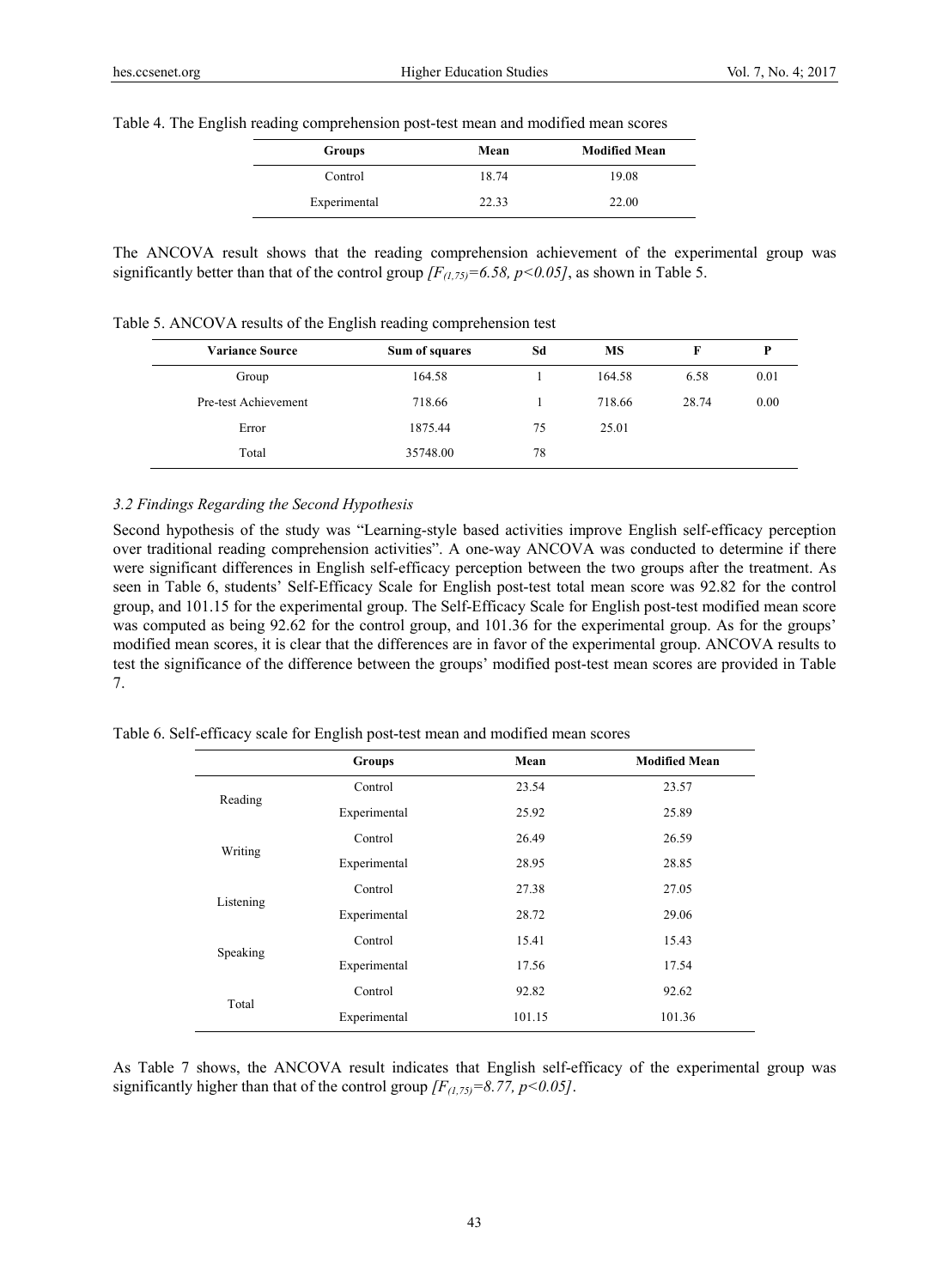| Sum of squares | Sd           | <b>MS</b> | $\bf F$ | $\mathbf P$ |
|----------------|--------------|-----------|---------|-------------|
| 105.64         | $\mathbf{1}$ | 105.64    | 9.64    | 0.00        |
| 540.69         | $\mathbf{1}$ | 540.69    | 49.35   | 0.00        |
| 821.77         | 75           | 10.96     |         |             |
| 49179.00       | 78           |           |         |             |
| 99.94          | $\mathbf{1}$ | 99.94     | 5.63    | 0.02        |
| 945.77         | $\mathbf{1}$ | 945.77    | 53.26   | 0.00        |
| 1331.87        | 75           | 17.76     |         |             |
| 62322.00       | 78           |           |         |             |
| 77.89          | $\mathbf{1}$ | 77.89     | 3.59    | 0.06        |
| 1062.80        | $\mathbf{1}$ | 1062.80   | 48.95   | 0.00        |
| 1628.32        | 75           | 21.71     |         |             |
| 64102.00       | 78           |           |         |             |
| 86.94          | $\mathbf{1}$ | 86.94     | 6.10    | 0.02        |
| 422.39         | $\mathbf{1}$ | 422.39    | 29.64   | 0.00        |
| 1068.63        | 75           | 14.25     |         |             |
| 22784.00       | 78           |           |         |             |
| 1489.00        | $\mathbf{1}$ | 1489.00   | 8.77    | 0.00        |
| 10931.03       | $\mathbf{1}$ | 10931.03  | 64.36   | 0.00        |
| 12737.80       | 75           | 169.84    |         |             |
| 758731.00      | 78           |           |         |             |
|                |              |           |         |             |

Table 7. ANCOVA results of self-efficacy scale for English

## *3.3 Findings Regarding the Third Hypothesis*

Third hypothesis of the study was "There are positive correlations between English comprehension achievement and English self-efficacy". When the correlation between the Self-Efficacy Scale for English pre-test scores and the Reading Comprehension pre-test scores was analyzed, a significant correlation coefficient was found between reading comprehension achievement and Reading self-efficacy (r=0.44), Writing self-efficacy (r=0.37), Listening self-efficacy (r=0.42), Speaking self-efficacy (r=0.32), and total English self-efficacy (r=0.44) respectively. So, it is clear that before the experiment students with higher reading comprehension achievement had higher English self-efficacy perception. When the correlation between the Self-Efficacy Scale for English post-test scores and the Reading Comprehension post-test scores was analyzed, a significant correlation coefficient was found between reading comprehension achievement and Reading self-efficacy (r=0.53), Writing self-efficacy ( $r=0.46$ ), Listening self-efficacy ( $r=0.45$ ), Speaking self-efficacy ( $r=0.38$ ), and total English self-efficacy (r=0.52) respectively. After the experiment, students with higher reading comprehension achievement had higher English self-efficacy perception as it was before the experiment.

As seen in Table 8, significant moderate positive correlations were found between English reading comprehension achievement and English self-efficacy. Therefore, it can be said that students with high English self-efficacy had higher reading comprehension achievement. Furthermore, learning-style based reading comprehension activities increased the correlation coefficient between reading comprehension achievement and English self-efficacy perception.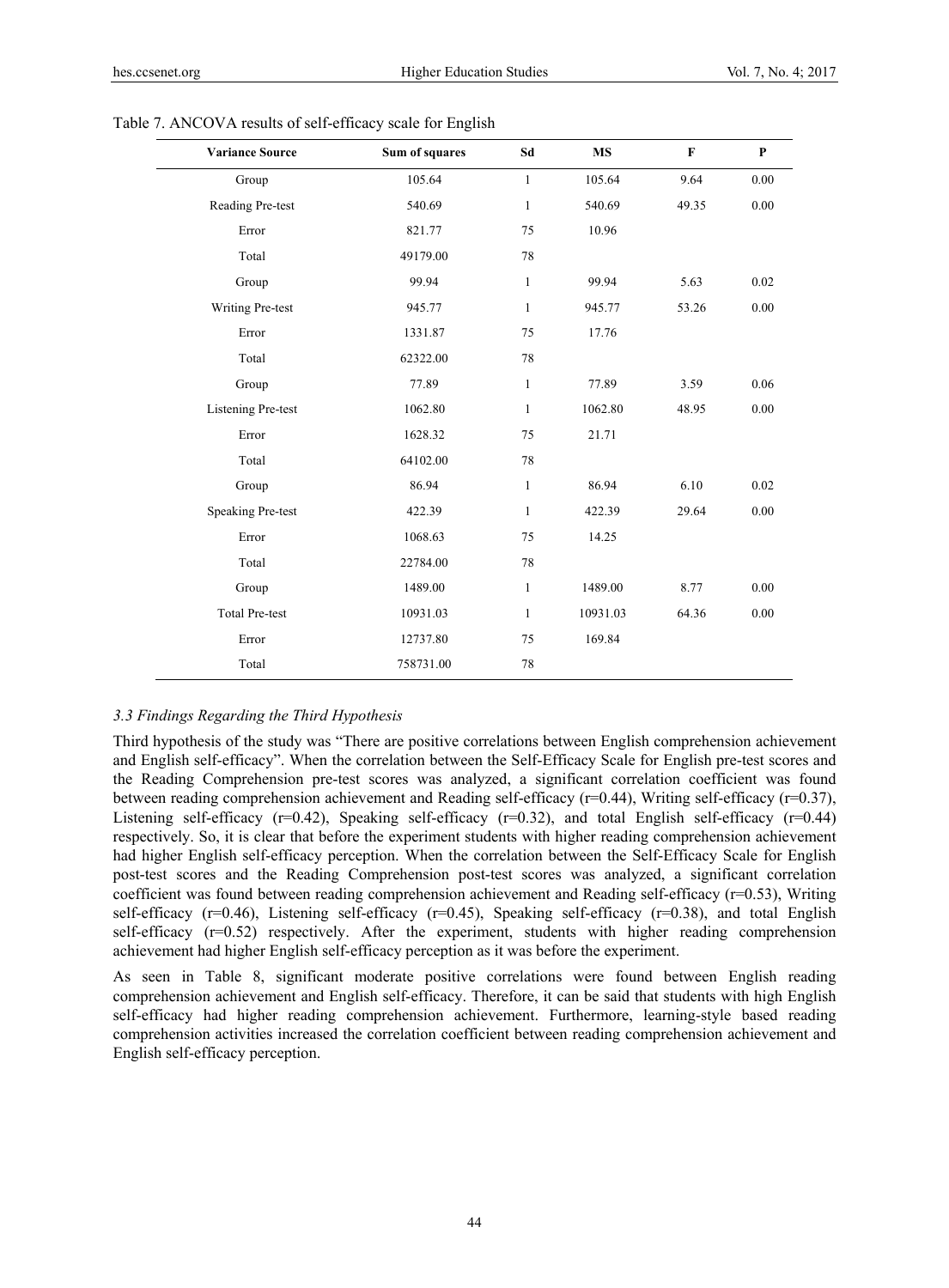| Self-efficacy |              | Pre-test Achievement | Post-test Achievement |
|---------------|--------------|----------------------|-----------------------|
|               | r            | 0.44                 | 0.53                  |
| Reading       | p            | 0.00                 | 0.00                  |
| Writing       | $\mathbf{r}$ | 0.37                 | 0.46                  |
|               | p            | 0.00                 | 0.00                  |
|               | r            | 0.42                 | 0.45                  |
| Listening     | p            | 0.00                 | 0.00                  |
|               | $\mathbf{r}$ | 0.32                 | 0.38                  |
| Speaking      | p            | 0.00                 | 0.00                  |
| Total         | $\mathbf{r}$ | 0.44                 | 0.52                  |
|               | p            | 0.00                 | 0.00                  |

|  | Table 8. Correlation between English Self-Efficacy and reading comprehension achievement |
|--|------------------------------------------------------------------------------------------|
|  |                                                                                          |

## **4. Discussion**

#### *4.1 Discussion of the First Hypothesis*

The findings indicate that the reading comprehension achievement of the experimental group was significantly higher than the control group. Based on this conclusion, it can be suggested that learning-style based activities are more effective on reading comprehension achievement than traditional reading comprehension activities designed without considering learning styles. This result is consistent with recent studies (Al-Hajaya & Al-Khresheh, 2012; Khademi, Motallebzadeh, & Ashraf, 2013; Sadeghi, Kasim, Tan, & Abdullah, 2012) which emphasize the positive effects of instruction compatible with students' learning style preferences on their reading comprehension achievement in second/foreign language classes. Al-Hajaya and Al-Khresheh (2012) indicate that instructional strategies that are compatible with students' learning styles have a valuable role in enabling students to take control of their own learning and to maximize the potential for learning, and therefore contribute to reading comprehension. Sadeghi et al. (2012) approaches the relationship between learning styles and reading comprehension in foreign languages in terms of personality as the basis of learning styles. They assert individual differences such as learning styles and personality traits should be taken into account in foreign language reading classes. Khademi et al.'s (2013) results indicate that focusing on sensory preferences and providing related teaching strategies would be an applicable method for teaching reading and that using multisensory activities could help struggling readers.

The Reading Comprehension post-test scores showed an increase in the control group when compared to pre-test scores, though not statistically significant. This increase can be regarded as a relatively natural and expected consequence of the learning-teaching process to some extent. In other words, students continued to learn in the usual learning environment in which they feel comfortable.

It has been emphasized that learning-style based instruction is also effective in terms of developing reading skills in a first language (Carbo, 1984). Also, Grabe (2009) specifies that second language reading ability is comprised of both first and second language reading abilities and that first language ability has a very significant influence on second language reading ability. From this viewpoint, it can be said that the findings of the current study are consistent with the results of other relevant studies (Carbo, 1984; Williams, 2010) on first language reading instruction compatible with students' learning style preferences. For example, Carbo (1984) reports that reading comprehension instruction based on sensory learning styles significantly improves reading ability and attitudes towards reading. In Williams' (2010) study, a meaningful correlation was observed between sensory learning styles and reading comprehension, and it was concluded that a variety of techniques appealing to different modalities might be useful in improving reading comprehension. Also, more importantly, Dunn (1984) suggests that unlike traditional reading classes, reading instruction compatible with students' learning styles could be effective in enhancing the reading ability of students who have difficulties with reading.

Consistently positive results were obtained in the mentioned studies as to the importance of learning styles in the second/foreign language education and the significant effect of learning-style based instruction on the second/foreign language learning-teaching process was emphasized. In a meta-analysis study by Dunn, Griggs, Olson, Beasley, and Gorman (1995), it was specified that foreign language education is one of the areas which is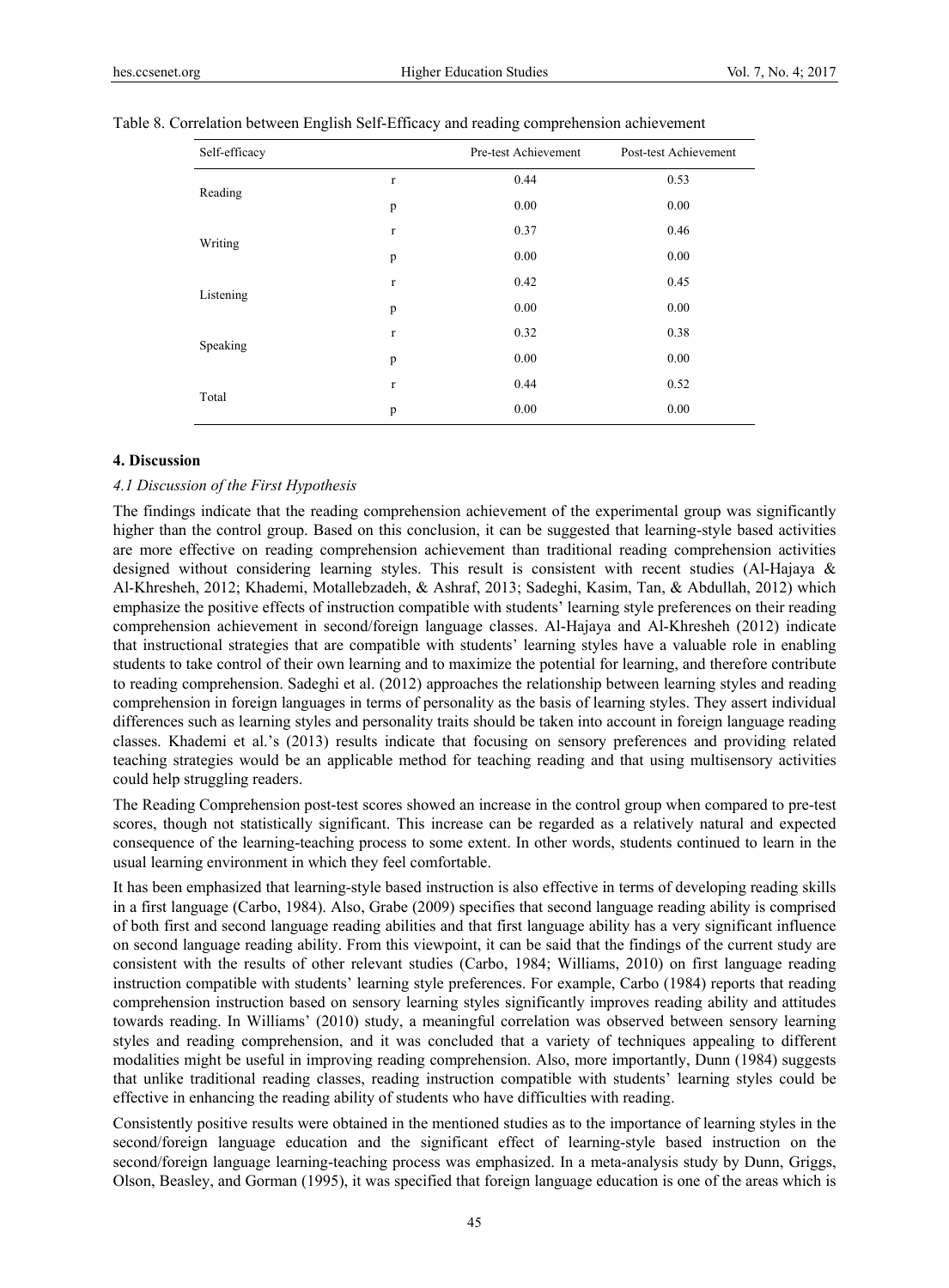most responsive to learning style accommodation. Additionally, Peacock (2001) reports that Reid's hypothesis that a mismatch between teaching and learning styles can cause learning failures and frustrations to be generally true for the students in his study. Peacock further suggests that matching learning and teaching styles can promote foreign language education. Güven's (2007) study confirms that learning-style based activities positively affect students' listening achievements, attitudes, and retention capacity. Based on their findings, Aliakbari and Tazik (2011) conclude that identifying students' learning styles can contribute to their foreign language achievement and students' learning preferences should be taken into account in foreign language classes. Kırkgöz and Doğanay (2003) point out the positive effect of accommodating different learning styles in foreign language classes. They further point to the difficulty of matching instruction to each individual's learning style preferences and suggest using varied language learning tasks, materials and strategies to accommodate different preferences in foreign language teaching.

This result of the study appears to be consistent with the opinions of De Florio-Hansen (2006); Ehrman et al., (2003); Felder and Henriques (1995); Oxford and Lavine (1992) that matching learning styles with the design of instruction will enhance learning and achievement in foreign language education. In addition, Wang and Jin (2008) highlight that learning style is crucial in the language learning process and designing instruction for learners with diverse learning styles is essential for effective teaching and learning processes, which is consistent with the results of our study. Besides foreign language education, a wide range of opinions exist in the literature as to the benefits of learning-style based instruction in the learning-teaching process. It is then appropriate to mention that this particular result of the study confirms the opinions of researchers such as Dunn, R. S. and Dunn, K. J. (1979); Dunn et al. (1995); Dunn et al. (2009); Given (1996), and Lovelace (2005). These studies assert that teaching that matches individual learning style preferences enhances learning and improves student achievement and motivation. Furthermore, some meta-analysis studies (Dunn et al., 1995; Lovelace, 2005) have reported the positive effects of learning-style based instruction on learning and achievement, which is also in line with this study.

However, results that are not in line with this finding and which suggest that learning-style based instruction is not necessary and will not improve students' achievement have also been reported. For example, Willingham's (2005) review of the literature pointed out that students differ in their perceptual preferences, but matching these preferences does not improve their academic achievement. According to their review, teachers should pay attention to the modality in which they present new material. In a similar vein, Sparks (2006) claims that identifying students' learning styles and matching instruction with styles does not improve learning in foreign language classes and argues that learning style models confuse ability with style.

Based on the relevant literature and findings of the present study, it is deemed significant for instructors in higher education to take students' learning styles into consideration in higher education English classes. Today, despite all the effort and investment, desired levels of language proficiency have not been achieved by many and major problems continue to exist in foreign language education in Turkey; so, it can be said that there are still deficiencies in the area of foreign language teaching. It is believed that one of the reasons for this deficiency might be expecting and forcing all students to learn in the same way in traditional learning environments which can also lead to a waste of time and effort in foreign language classes (Gömleksiz & Sertdemir Düşmez, 2005; Işık, 2011). Dunn, R. S. and Dunn, K. J. (1979) emphasize the fact that many experienced and sensitive instructors are aware of students' different learning styles; however, they still continue to teach the same things in the same ways and expect all students to learn in the same ways and at the same time. In the current study, it is thought that improvements in student learning can be attributed to taking learning styles into consideration and consequently increasing motivation and interest towards learning.

## *4.2 Discussion on the Second Hypothesis*

The findings indicated that the English self-efficacy of the experimental group was significantly higher than the control group. Based on this conclusion, it can be suggested that learning-style based activities are more effective at improving English self-efficacy perception than traditional reading comprehension activities designed without considering learning styles. It is believed that the positive effects on self-efficacy can be attributed to taking learning styles into consideration and designing learning experiences in a learner-centered way. In a similar vein, Rahimi and Abedini (2009) state that designing a learner-centered language curriculum can help language learners to develop positive self-efficacy perceptions. Also, Peacock (2001) reports that a match between learning styles and teaching styles can promote a positive attitude towards foreign languages. According to Ehrman et al. (2003), learning styles, learning strategies, and the affective domain are three inseparable categories that interact with each other when individual differences are considered. They further consider that using a learning-style based curriculum enables students to start the learning process in a more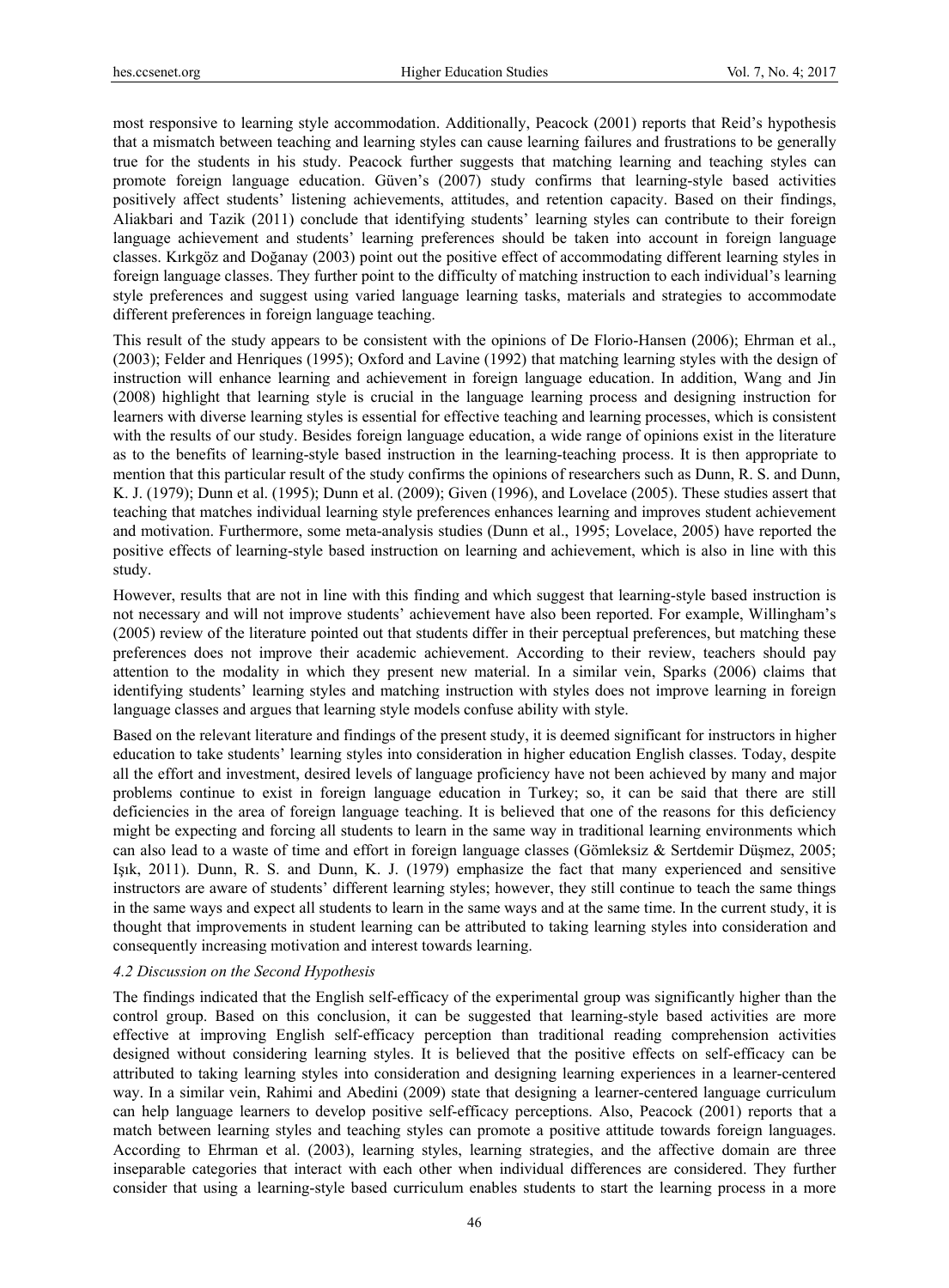comfortable environment and without stress. Regarding Ehrman et al.'s opinions and the findings of the present study, it can be mentioned that in a language learning environment where learners' learning styles are taken into account, their self-efficacy will increase accordingly. Furthermore, this finding parallels the results obtained by Dunn et al. (2009), indicating that knowledge of learning styles improves students' self-efficacy towards their abilities and enhances their learning as a result of their increased efforts.

Though not statistically significant, the Self-Efficacy Scale for English post-test results showed an increase in the control group as well when compared to pre-test scores. Although teaching was conducted in the traditional way, the increase in students' self-efficacy can be regarded as a relatively natural and expected consequence of learning-teaching process in which students feel comfortable and safe.

This finding is in line with the opinions of Hazır Bıkmaz (2006) and Senemoğlu (2009) who argued that taking individual differences into account and adopting student-centered approaches will increase students' self-efficacy. Margolis and McCabe (2004) emphasize that students' perception of activities as interesting and valuable is one of the factors that can lead to an increase in self-efficacy. Accordingly, in this study, it is thought that activities became interesting and valuable for students by taking their learning styles into account and consequently, this increased participation and self-efficacy.

Based on the relevant literature and findings of the present study, it can be argued that activities designed by taking learning styles into account have a significant positive effect on students' self-efficacy in learning a foreign language (English in this context). As explained by Dunn, Babadoğan, Beudury, and Klavas (1991), by considering learning styles in the learning-teaching process it seems possible to meet students' individual learning needs. It is an expected result that students' self-efficacy increases when individual differences are considered as suggested by the researcher. According to Schunk and Pajares (2001), instructional variables influence students' self-efficacy to a certain extent. Therefore, considering learning styles in planning the learning-teaching process might be effective in increasing self-efficacy and in this way, it might contribute to foreign language learning and reading comprehension. Turanlı (2007) suggests that increasing self-efficacy and consequently increasing achievement is a significant requirement in foreign language classes. Based on the findings of the research, considering learning styles in foreign language classes might be beneficial in terms of increasing self-efficacy and so it is recommended to accommodate different learning styles in planning learning-teaching experiences.

#### *4.3 Discussion on the Third Hypothesis*

A significant moderate positive correlation was found between English reading comprehension achievement and English self-efficacy. This result suggests that there was a dynamic relationship between English self-efficacy and English reading comprehension achievement and students with high English self-efficacy had high reading comprehension achievement. In other words, it can be said that English self-efficacy had a significant effect on foreign language reading comprehension. In the literature, no studies were identified which explicitly investigated the relationship between English self-efficacy and English reading comprehension. However, bearing in mind that motivation incorporates self-efficacy, it can be said that this finding is consistent with the opinions of Grabe and Stoller (2001) and Grabe (2009) who argue that high motivation increases reading comprehension achievement both directly and indirectly through vast amounts of extensive reading. Similarly, Tsai (2012) reports that there is a significant relationship between motivation and foreign language reading achievement.

The aim of the third hypothesis was to investigate the relationship between English self-efficacy and English reading comprehension achievement. However, a significant moderate positive correlation was also found between reading self-efficacy and English reading comprehension achievement. Considering that learners can have different self-efficacy levels in four language skills (Hancı Yanar & Bümen, 2012), the relationship between reading self-efficacy and English reading comprehension is an expected result. Therefore, it can be suggested that students with high reading self-efficacy also had high reading comprehension achievement. This finding is consistent with the results of studies by Gehonsooly and Elahi (2010) and Mills et al. (2006) which suggest that there is a significant relationship between self-efficacy in foreign language reading and foreign language reading achievement. Also, this finding is in accordance with the results of studies by Gahungu (2009); Hsieh and Schallert (2008); Magogwe and Oliver (2007); Mills, Pajares, and Herron (2007); Rahemi (2007); Tılfarlıoğlu and Cinkara (2009); and Turanlı (2007) in the second/foreign language field which have reported a significant positive correlation between self-efficacy and achievement. Jabbarifar's (2011) review of the literature on the importance of self-efficacy in foreign language learning and its effect on achievement concluded that positive self-efficacy has a significant role in contributing to second or foreign language success, which is in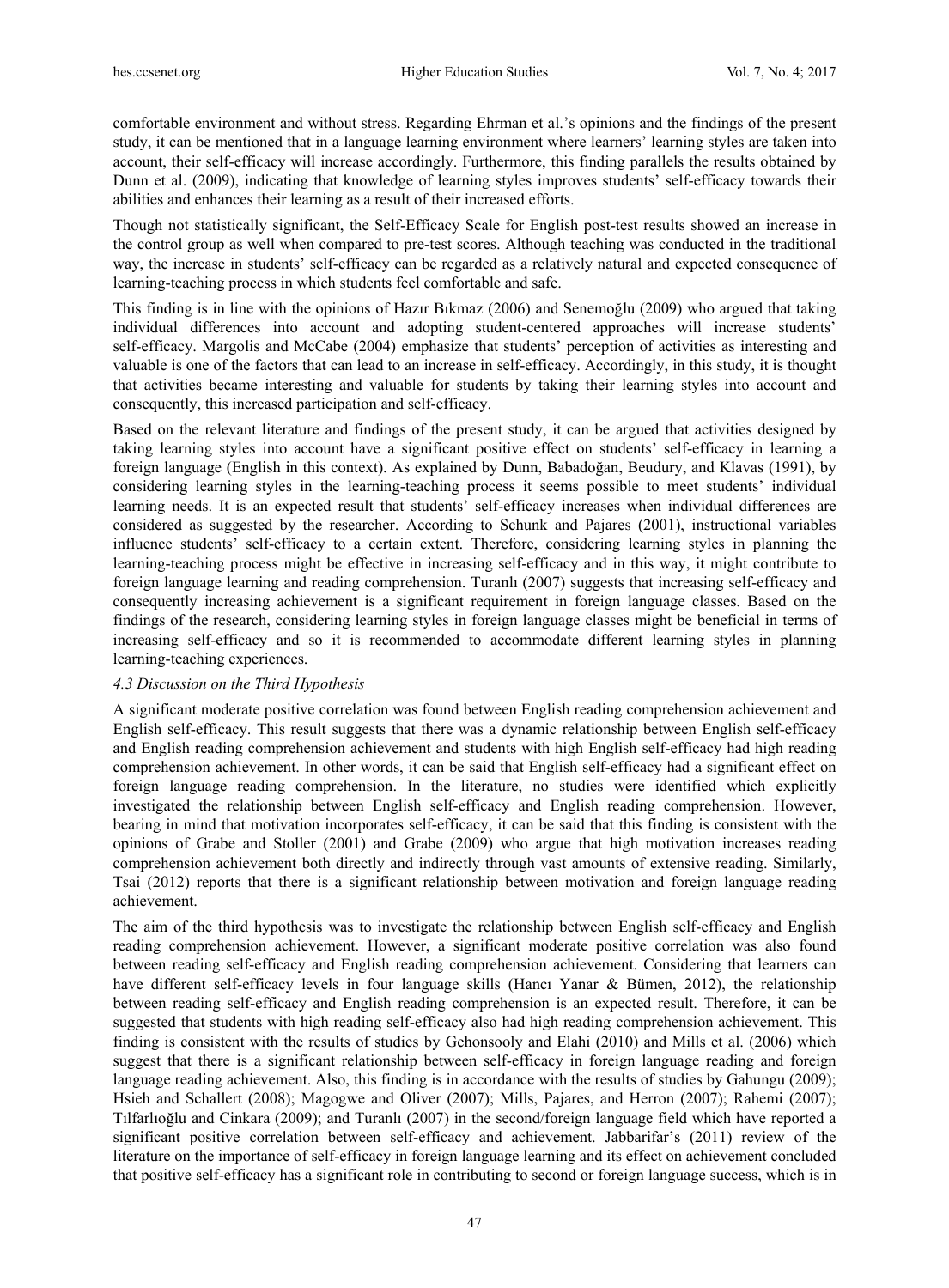line with our findings. The author further suggests that it is crucial to create a non-threatening and supportive instructional environment which could contribute to learners' second language self-efficacy. We think that learning-style based instruction could be a good option to create this kind of non-threatening learning environment in language classes.

It should be mentioned that other studies exist in the second/foreign language literature which have reported similar results for other language skills (e.g., listening and writing). In a study by Woodrow (2011), for example, it is reported that self-efficacy is a powerful predictor of writing performance and highly self-efficacious students perform well in their English writing. Büyükikiz (2011) indicates a significant relationship between writing skill and writing self-efficacy perception of students learning Turkish as a foreign language. Mills et al. (2006) report that listening self-efficacy was positively associated with listening proficiency only for female participants. At the end of their study, Rahimi and Abedini (2009) indicate that listening comprehension self-efficacy was significantly related to listening proficiency. Similarly, Chen (2007) reports that listening comprehension self-efficacy was significantly related to listening proficiency.

Similar results have been reported in various studies in fields other than foreign language education about the existing significant positive relationship between self-efficacy and achievement. Bandura (1993) emphasizes that self-efficacy significantly contributes to academic development. Also, in a study performed by Bandura, Barbaranelli, Caprara, and Pastorelli (1996), it was reported that self-efficacy beliefs and aspirations contribute to academic achievement. In many other studies the relationship between self-efficacy and academic achievement is emphasized and the positive effects of self-efficacy on learning and performance have also been observed (Alivernini & Lucidi, 2011; Arslan, 2012; Margolis & McCabe, 2004; Pajares, 2002; Pintrich & De Groot, 1990; Sadi & Uyar, 2013; Schunk & Pajares, 2001). In addition, this finding is in accordance with researchers' opinions who suggest that self-efficacy has a positive effect on learning and achievement (Akiba & Alkins, 2010; Hazır Bıkmaz, 2006; Mills et al., 2007; Zimmerman, 1995). Based on the results of this study and researchers' opinions, it can be said that higher foreign language (English) self-efficacy can positively affect foreign language reading achievement.

In the country of Turkey, some problems still exist in foreign language learning and teaching despite all the time and effort spent on foreign language education. More recently, however, various steps have been taken and particular practices have been adopted to prevent these problems. But it is thought that, cognitive factors such as cognitive styles, learning strategies, and prior knowledge are considered more often in this process. It needs to be considered that the problems in foreign language education may result from affective factors such as self-efficacy. It is believed that difficulty in using language fluently and effectively causes a kind of learned helplessness and disturbs the learning process by affecting self-efficacy in a negative way. With regard to the results of the current study, it can be said that self-efficacy should be taken into consideration in foreign language classes as a powerful predictor of achievement. As emphasized by Rossiter (2003), self-efficacy is essential in successful language learning. It can be suggested that strong self-efficacy may help contribute to foreign language learning achievement and reading comprehension ability as well as the other language skills.

#### **5. Conclusion**

This study provided empirical evidence on the positive effects of instruction compatible with students' learning style preferences on their reading comprehension achievement and English self-efficacy perceptions in foreign language classes. The findings of the present study also provided empirical evidence of positive relationships between English reading comprehension achievement and English self-efficacy. Based on the results of the study, it is recommended to use learning-style based activities to develop students' reading comprehension ability and to increase self-efficacy in higher education foreign language classes. Our results suggest that foreign language instruction in higher education institutions should attend to individual differences, including students' learning styles as proposed in this study. It is believed that taking learning styles into consideration as one of the individual differences that play an important role in learning and designing learning experiences accordingly will help to overcome the deficiencies in foreign language classes.

Although the current study provides important data regarding the effects of learning-style based activities on students' reading comprehension skills and self-efficacy perceptions in an English as a foreign language context, further research is still required to fully explore those activities' potential. Also, in the current study activities were designed based on the sensory perception dimension of the physiological aspects of learning style. Other learning style dimensions can also be taken into account in designing and practicing teaching activities. Moreover, the effects of learning-style based activities on other language abilities other than reading such as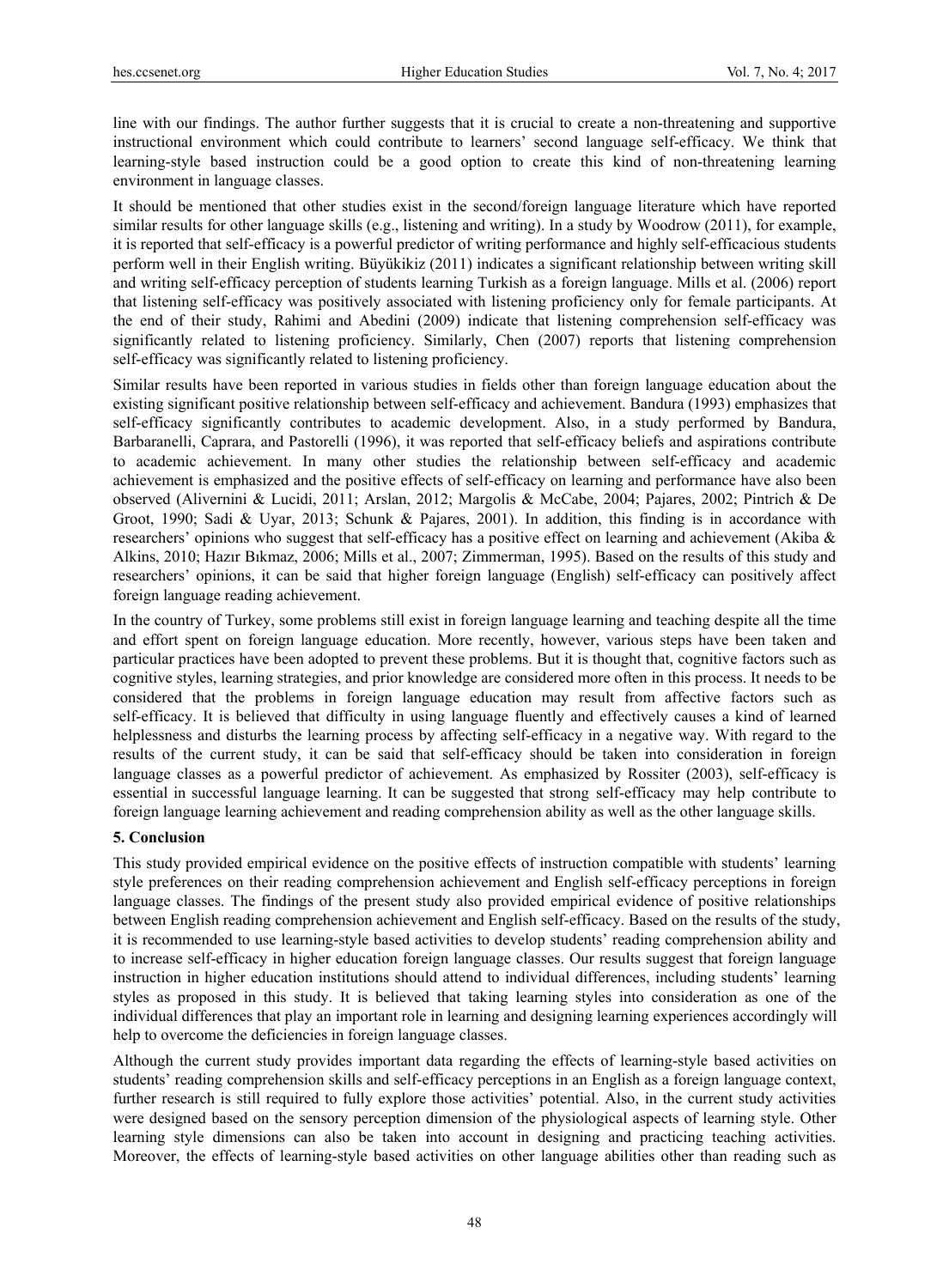listening, speaking, or writing can be investigated. Finally, the effects of considering other individual differences such as motivation and language learning strategies on language learning achievement can be investigated.

#### **Acknowledgments**

This study was summarized from the PhD thesis of the author, "The Effects of Activities Based on Learning Styles of Students on Their Reading Comprehension Skills and Self-Efficacy Perceptions in English Foreign Language Classes" at Necmettin Erbakan University, Institute of Educational Sciences, Konya, Turkey.

#### **References**

- Akiba, D., & Alkins, K. (2010). Learning: The relationship between a seemingly mundane concept and classroom practices. *The Clearing House*, *83*, 62-67. https://doi.org/10.1080/00098650903505357
- Aktaş, T. (2004). Yabancı dil öğretiminde iletişimsel yeti. *Selçuk Üniversitesi Sosyal Bilimler Enstitüsü Dergisi*, *12*, 45-57.
- Al-Hajaya, N., & Al-Khresheh, T. (2012). The effect of cognitive learning style-based reading program on the achievement of Jordanian freshmen English majors. *International Education Studies*, *5*(3), 235-246. https://doi.org/10.5539/ies.v5n3p235
- Aliakbari, M., & Tazik, K. (2011). On the relationship between gender and perceptual language learning styles: The case of Iranian academic EFL learners. *Educational Psychology: An International Journal of Experimental Educational Psychology*, *31*(6), 657-674. https://doi.org/10.1080/01443410.2011.592275
- Alivernini, F., & Lucidi, F. (2011). Relationship between social context, self-efficacy, motivation, academic achievement, and intention to drop out of high school: A longitudinal study. *The Journal of Educational Research*, *104*, 241-252. https://doi.org/10.1080/00220671003728062
- Alyousef, H. S. (2005). Teaching reading comprehension to ESL/EFL learners. *The Reading Matrix*, *5*(2), 143-154.
- Anderson, L. W., & Krathwohl, D. R. (2010). Ö*ğrenme öğretim ve değerlendirme ile ilgili bir sınıflama* (D. A. Özçelik, Trans.). Ankara: Pagem Akademi. (Original work published 2001)
- Arslan, A. (2012). İlköğretim öğrencilerinin öz yeterlik inancı kaynaklarının öğrenme ve performansla ilgili öz yeterlik inancını yordama gücü. *Kuram ve Uygulamada Eğitim Bilimleri*, *12*(3), 1907-1914.
- Bandura, A. (1993). Perceived self-efficacy in cognitive development and functioning. *Educational Psychologist*, *28*(2), 117-148. https://doi.org/10.1207/s15326985ep2802\_3
- Bandura, A., Barbaranelli, C., Caprara, G. V., & Pastorelli, C. (1996). Multifaceted impact of self-efficacy beliefs on academic functioning. *Child Development*, *67*(3), 1206-1222. https://doi.org/10.2307/1131888
- Baturay, M. H., & Akar, N. (2007). A new perspective for the integration of skills to reading. *Tömer Dil Dergisi*, *136*, 16-27.
- Beydoğan, Ö. H. (2010). Okuma ve anlamayı etkileyen stratejiler. *Milli Eğitim*, *185*, 8-21.
- Boydak, H. A. (2007). *Öğrenme stilleri* (9th ed.). İstanbul: Beyaz Yayınları.
- Bülbül, M. (2009). Yabancı dil eğitimi açısından karşılaştırmalı yazın çalışmalarının önemi. *Atatürk Üniversitesi Sosyal Bilimler Enstitüsü Dergisi*, *13*(1), 191-199.
- Büyükikiz, K. K. (2011). *Türkçeyi yabancı dil olarak öğrenenlerin yazma becerileri ile öz yeterlilik algıları arasındaki ilişki üzerine bir araştırma* (Unpublished doctoral dissertation). Gazi Üniversitesi Eğitim Bilimleri Enstitüsü, Ankara.
- Carbo, M. (1984). Research in learning style and reading: Implications for instruction. *Theory into Practice*, *23*(1), 72-76. https://doi.org/10.1080/00405848409543092
- Carrell, P. L., & Eisterhold, J. C. (1983). Schema Theory and ESL reading pedagogy. *TESOL Quarterly*, *17*(4), 553-573. https://doi.org/10.2307/3586613
- Carrell, P. L., Prince, M. S., & Astika, G. G. (1996). Personality types and language learning in an EFL context. *Language Learning*, *46*(1), 75-99. https://doi.org/10.1111/j.1467-1770.1996.tb00641.x
- Ceylan, H., & Yorulmaz, M. (2010). The effect of the adaptation process to European Union on foreign language teacher training policies in Turkey. *Trakya Üniversitesi Sosyal Bilimler Dergisi*, *12*(1), 116-127.
- Champeau de Lopez, C. L., Marchi, G., & Arreaza-Coyle, M. E. (1997). Taxonomy: Evaluating reading comprehension in EFL. *Forum*, *35*(2), 30-37.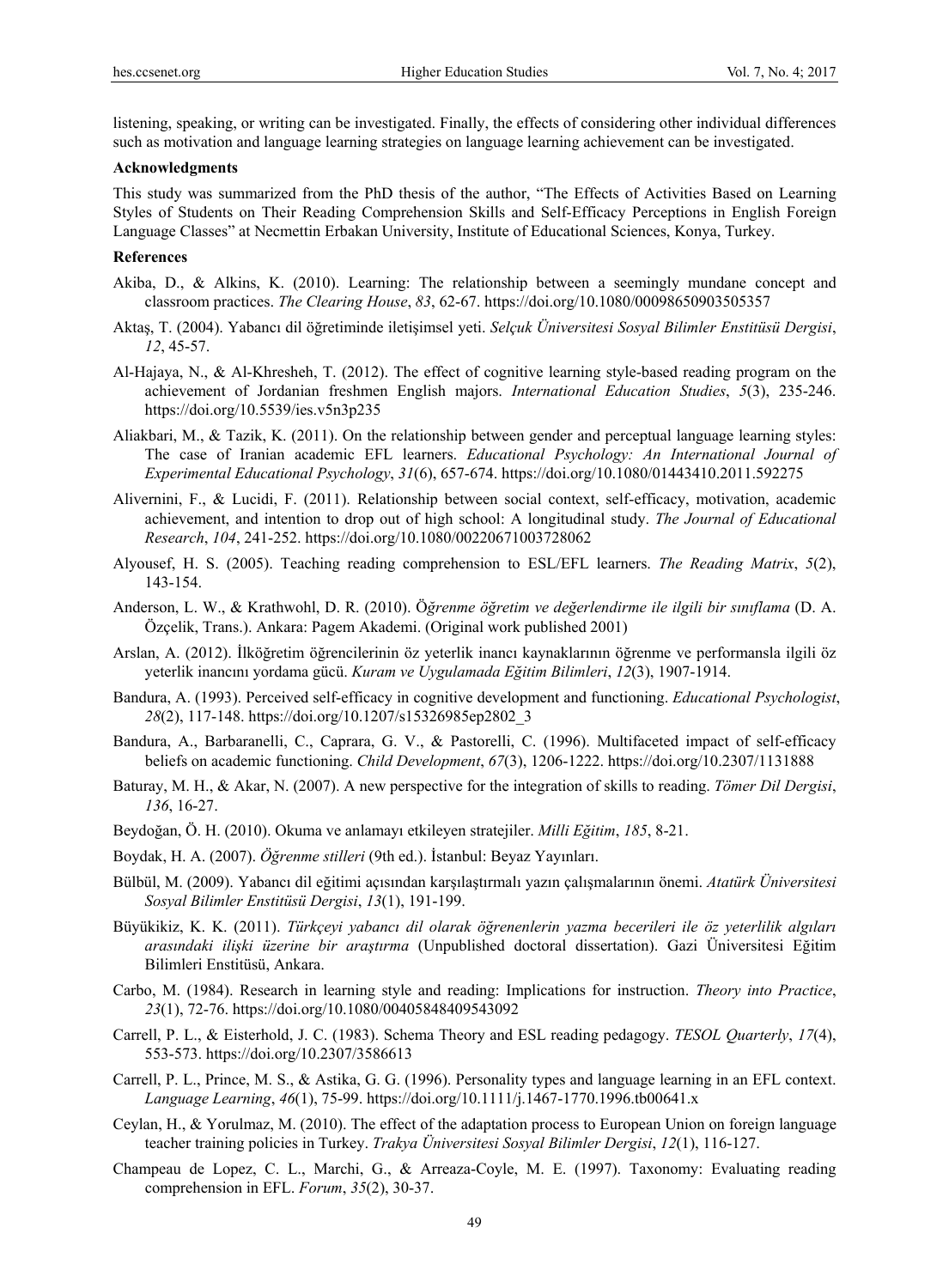- Chen, H.-Y. (2007). *The relationship between EFL learners' self-efficacy beliefs and English performance* (Unpublished Doctoral Dissertation). The Florida State University College of Education, Tallahassee, Florida. Retrieved from http://diginole.lib.fsu.edu/cgi/viewcontent.cgi?article=2197&context=etd
- Cohen, A. D. (2003). The learner's side of foreign language learning: Where do styles, strategies, and tasks meet? *IRAL*, *41*, 279-291. https://doi.org/10.1515/iral.2003.013
- Cornet, C. E. (1983). *What you should know about teaching and learning styles*. Bloomington, Ind: Phi Delta Kapan: Fastback 191 (ERIC No: ED228235). Retrieved from http://files.eric.ed.gov/fulltext/ED228235.pdf
- Council of Europe. (2001). *Common European Framework of Reference for languages: Learning, Teaching, Assessment (CEFR)* [Data file]. Retrieved from http://www.coe.int/t/dg4/education/elp/elp-reg/Source/Key\_reference/CEFR\_EN.pdf
- Council of Europe. (2011). *European language portfolio (ELP)* [Data file]. Retrieved from http://www.coe.int/t/dg4/education/elp/elp-reg/Source/assessement\_grid/assessment\_grid\_turkish.pdf
- Dağhan, G., & Akkoyunlu, B. (2011). Maggie McVay Lynch Öğrenme Stili Envanterinin Türkçeye uyarlanma çalışması. *Hacettepe Üniversitesi Eğitim Fakültesi Dergisi*, *40*, 117-126.
- De Florio-Hansen, I. (2006). How to become a succesful language learner Learner autonomy, styles and strategies revisited. *Dil Dergisi*, *133*, 29-59.
- Demirel, Ö. (2010). *Yabancı dil öğretimi. Dil pasaportu, dil biyografisi, dil dosyası* (5th ed.). Ankara: Pegem A Yayıncılık.
- Dunn, R. (1983). Learning style and its relation exceptionality at both ends of the spectrum. *Exceptional Children*, *49*(6), 496-506. https://doi.org/10.1177/001440298304900602
- Dunn, R. (1984). Learning style: State of the science. *Theory into Practice*, *23*(1), 10-19. https://doi.org/10.1080/00405848409543084
- Dunn, R. S., & Dunn, K. J. (1979). Learning styles/teaching styles: Should they…Can they…be matched? *Educational Leadership*, *36*(4), 238-244.
- Dunn, R., Babadoğan, C., Beudury, J., & Klavas, A. (1991). Öğrenme stilleriyle ilgili araştırmaların taranması. *Ankara Üniversitesi Eğitim Fakültesi Dergisi*, *24*(2), 603-619.
- Dunn, R., Griggs, S. A., Olson, J., Beasley, M., & Gorman, B. S. (1995). A meta-analytic validation of the Dunn and Dunn Model of Learning-Style Preferences. *The Journal of Educational Research*, *88*(6), 353-362. https://doi.org/10.1080/00220671.1995.9941181
- Dunn, R., Honigsfeld, A., Doolan, L. S., Bostrom, L., Russo, K., Schiering, M. S., … Tenedero, H. (2009). Impact of learning-style instructional strategies on students' achievement and attitudes: Perceptions of educators in diverse institutions. *The Clearing House*, *82*(3), 135-140. https://doi.org/10.3200/TCHS.82.3.135-140
- Ehrman, M. E., Leaver, B. L., & Oxford, R. L. (2003). A brief overview of individual differences in second language learning. *System*, *31*, 313-330. https://doi.org/10.1016/S0346-251X(03)00045-9
- Ehrman, M., & Oxford, R. (1990). Adult language learning styles and strategies in an intensive training setting. *The Modern Language Journal*, *74*(3), 311-327. https://doi.org/10.1111/j.1540-4781.1990.tb01069.x
- Ekici, G. (2003). Ö*ğrenme stiline dayalı öğretim ve biyoloji dersi öğretimine yönelik ders planı örnekleri*. Ankara: Gazi Kitabevi.
- Eliason, P. A. (1995). Difficulties with cross-cultural learning styles assessment. In J. Reid (Ed.), *Learning styles in the ESL/EFL classroom* (pp. 19-33). Boston, MA: Heinle and Heinle Publishers.
- Epçaçan, C. (2009). Okuduğunu anlama stratejilerine genel bir bakış. *Uluslararası Sosyal Araştırmalar Dergisi*, *2*(6), 207-223.
- Er, A. (2005). Yabancı dil eğitiminde "okuma". *Journal of Kazım Karabekir Education Faculty*, *12*, 208-218.
- Felder, R. M., & Henriques, E. R. (1995). Learning and teaching styles in foreign and second language education. *Foreign Language Annals*, *28*(1), 21-31. https://doi.org/10.1111/j.1944-9720.1995.tb00767.x
- Fraenkel, J. R., Wallen, N. E., & Hyun, H. H. (2012). *How to design and evaluate research in education* (8th ed.). New York, NY: McGraw-Hill.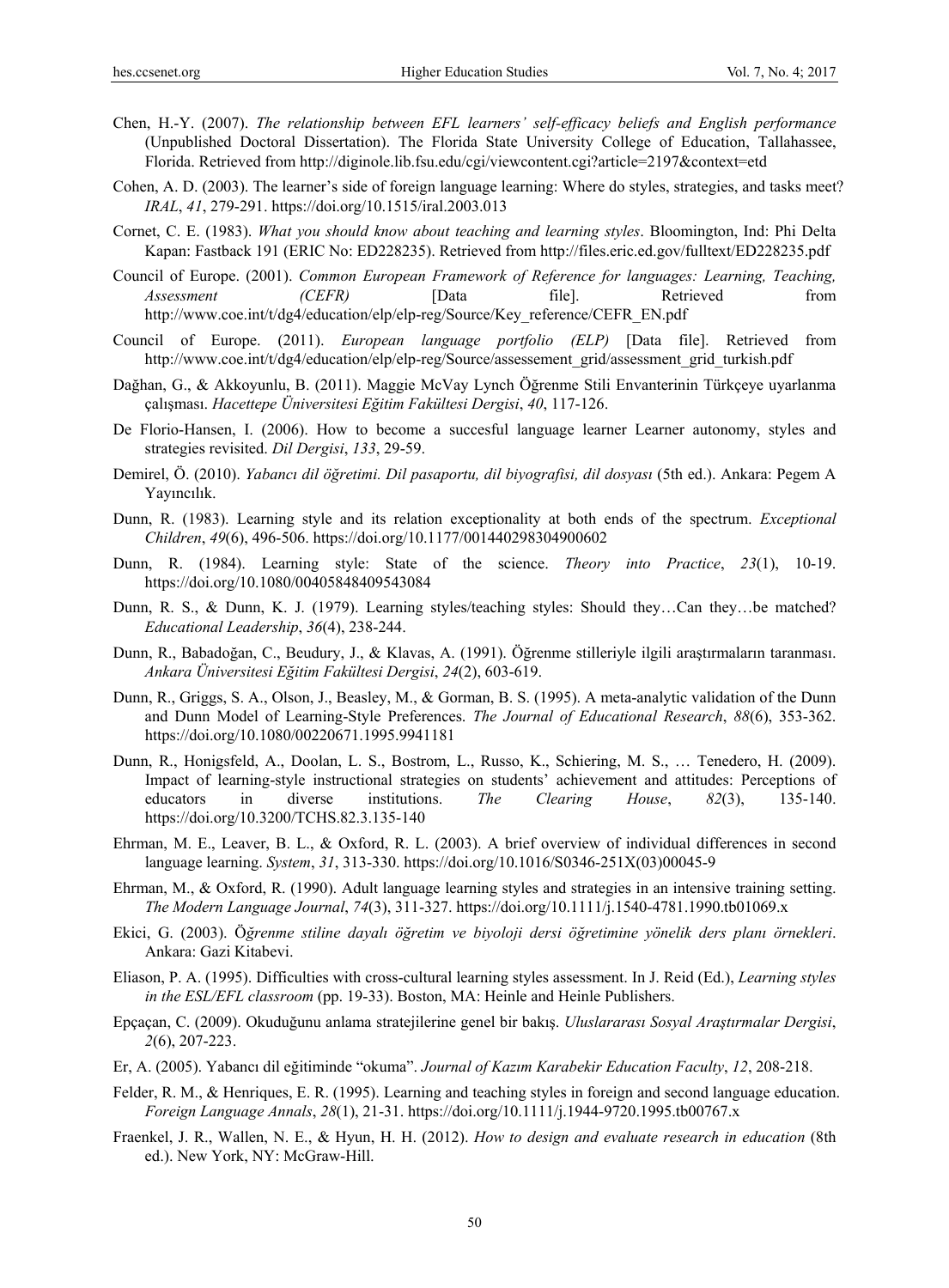- Gahungu, O. (2009). Are self-efficacy, language learning strategies, and foreign language ability interrelated? *The Buckingham Journal of Language and Linguistics*, *2*(1), 47-60.
- Gehonsooly, B., & Elahi, M. (2010). Learners' self-efficacy in reading and its relation to foreign language reading anxiety and reading achievement. *Journal of English Language Teaching and Learning*, *53*(217), 45-67.
- Genç, A. (2003). The importance of reading and dictionary use in foreign language learning. *Hacettepe University Journal of Education*, *25*, 104-108.
- Given, B. K. (1996). Learning styles: A synthesized model. *Journal of Accelerated Learning and Teaching*, *21*(1&2), 11-43.
- Gömleksiz, M. N. (2002). Üniversitelerde yürütülen yabancı dil derslerine ilişkin öğrenci görüşlerinin değerlendirilmesi (Fırat Üniversitesi örneği). *Fırat Üniversitesi Sosyal Bilimler Dergisi*, *12*(1), 143-158.
- Gömleksiz, M. N., & Elaldı, Ş. (2011). Yapılandırmacı yaklaşım bağlamında yabancı dil öğretimi. *Turkish Studies—International Periodical for the Languages, Literature and History of Turkish or Turkic*, *6*(2), 443-454.
- Gömleksiz, M. N., & Sertdemir Düşmez, O. (2005). İngilizce'de Relative Clause konusunun öğretiminde bilgisayar destekli öğretim ile geleneksel yöntemin öğrenci başarısı üzerine etkisinin karşılaştırılması. *Türk Eğitim Bilimleri Dergisi*, *3*(2), 163-179.
- Grabe, W. (1991). Current developments in second language reading research. *Tesol Quarterly*, *25*(3), 375-396. https://doi.org/10.2307/3586977
- Grabe, W. (2009). *Reading in a second language: Moving from theory to practice*. New York, NY: Cambridge University Press.
- Grabe, W., & Stoller, F. L. (2001). Reading for academic purposes: Guidelines for the ESL/EFL teacher. In M. Celce-Murcia (Ed.), *Teaching English as a second or foreign language* (pp. 187-203). Boston, MA: Heinle and Heinle Publishers.
- Güler, G. (2005). Avrupa Konseyi Ortak Dil Kriterleri Çerçeve Programı ve Türkiye'de yabancı dil öğretim süreçleri. *Trakya Üniversitesi Sosyal Bilimler Dergisi*, *6*(1), 89-106.
- Gündoğdu, M. (2005). Avrupa Birliği yolunda Türkiye'nin yabancı dil politikası. *Çukurova Üniversitesi Eğitim Fakültesi Dergisi*, *2*(29), 120-127.
- Güngör, A., & Ün Açıkgöz, K. (2005). İşbirlikli öğrenme ve geleneksel öğretimin okuduğunu anlama üzerinde etkileri ve cinsiyet ile ilişkileri. *Kuram ve Uygulamada Eğitim Yönetimi*, *43*, 354-378.
- Güven, Z. Z. (2007). *Öğrenme Stillerine Dayalı Etkinliklerin Öğrencilerin Dinleme Becerisi Erişileri, İngilizce Dersine Yönelik Tutumları ve Öğrenilenlerin Kalıcılığına Etkisi* (Unpublished doctoral dissertation). Selçuk Ünversitesi Sosyal Bilimler Enstitüsü, Konya.
- Hancı Yanar, B., & Bümen, N. T. (2012). İngilizce ile ilgili özyeterlik inancı ölçeğinin geliştirilmesi. *Kastamonu Eğitim Dergisi*, *20*(1), 97-110.
- Hazır Bıkmaz, F. (2006). Öz yeterlik inançları. In Y. Kuzgun, & D. Deryakulu (Eds.), *Eğitimde bireysel farklılıklar* (pp. 291-310). Ankara: Nobel Yayın Dağıtım.
- Hsieh, P.-H., & Schallert, D. L. (2008). Implications from self-efficacy and attribution theories for an understanding of undergraduates' motivation in a foreign language course. *Contemporary Educational Psychology*, *33*(4), 513-532. https://doi.org/10.1016/j.cedpsych.2008.01.003
- Işık, A. (2011). Language education and Elt materials in Turkey from the Path Dependence Perspective. *Hacettepe University Journal of Education*, *40*, 256-266.
- Jabbarifar, T. (2011). The importance of self-efficacy and foreign language learning in the 21st century. *Journal of International Education Research*, *7*(4), 117-126. https://doi.org/10.19030/jier.v7i4.6196
- Jensen, L. (2001). Planning lessons. In M. Celce-Murcia (Ed.), *Teaching English as a second or foreign language* (pp. 403-413). Boston, MA: Heinle and Heinle Publishers.
- Karakaya, Z. (2007). Yabancı dil öğretiminde bir ders modeli: Öğreterek öğrenme. *Milli Eğitim*, *174*, 28-42.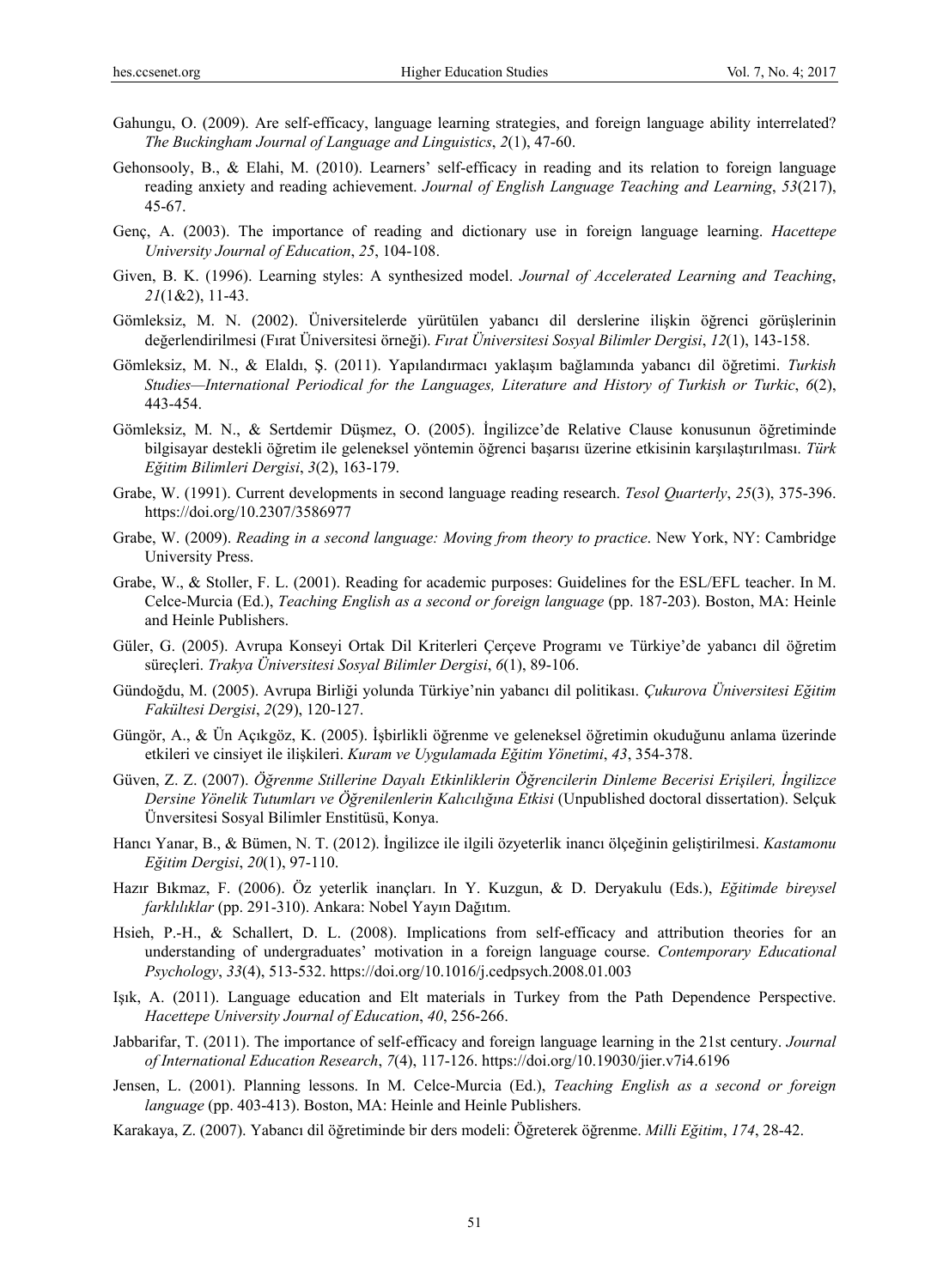- Khademi, M., Motallebzadeh, K., & Ashraf, H. (2013). The relationship between Iranian EFL instructors' understanding of learning styles and their students' sucsess in reading comprehension. *English Language Teaching*, *6*(4), 134-142. https://doi.org/10.5539/elt.v6n4p134
- Kinsella, K. (1995). Understanding and empowering diverse learners in ESL classrooms. In J. Reid (Ed.), *Learning styles in the ESL/EFL classroom* (pp. 170-194). Boston, MA: Heinle and Heinle Publishers.
- Kırkgöz, Y., & Doğanay, A. (2003). Exploring learning style and hemispheric processing preferences of EFL Learners. *Çukurova Üniversitesi Eğitim Fakültesi Dergisi*, *2*(24), 35-48.
- Kroonenberg, N. (1995). Meeting language learners' sensory-learning-style preferences. In J. Reid (Ed.), *Learning styles in the ESL/EFL classroom* (pp. 74-86). Boston, MA: Heinle and Heinle Publishers.
- Levine, A., Ferenz, O., & Reves, T. (2000). EFL academic reading and modern technology: How can we turn our students into independent critical readers? *TESL-EJ*, *4*(4), 1-9.
- Lovelace, M. K. (2005). Meta-analysis of experimental research based on the Dunn and Dunn Model. *The Journal of Educational Research*, *98*(3), 176-183. https://doi.org/10.3200/JOER.98.3.176-183
- Magogwe, J. M., & Oliver, R. (2007). The relationship between language learning strategies, proficiency, age and self-efficacy beliefs: A study of language learners in Botswana. *System*, *35*, 338-352. https://doi.org/10.1016/j.system.2007.01.003
- Margolis, H., & McCabe, P. P. (2004). Self-efficacy: A key to improving the motivation of struggling learners. *The Clearing House*, *77*(6), 241-249. https://doi.org/10.3200/TCHS.77.6.241-249
- Mills, N., Pajares, F., & Herron, C. (2006). A reevaluation of the role of anxiety: Self-efficacy, anxiety, and their relation to reading and listening proficiency. *Foreign Language Annals*, *39*(2), 276-295. https://doi.org/10.1111/j.1944-9720.2006.tb02266.x
- Mills, N., Pajares, F., & Herron, C. (2007). Self-efficacy of college intermediate French students: Relation to achievement and motivation. *Language Learning*, *57*(3), 417-442. https://doi.org/10.1111/j.1467-9922.2007.00421.x
- Nelson, G. L. (1995). Cultural differences in learning styles. In J. Reid (Ed.), *Learning styles in the ESL/EFL classroom* (pp. 3-18). Boston, MA: Heinle and Heinle Publishers.
- Nuttall, C. (2000). *Teaching reading skills in a foreign language*. Oxford, UK: Macmillan Heinemann.
- Oxford, R. L. (1989). *The role of styles and strategies in second language learning*. Retrieved from http://files.eric.ed.gov/fulltext/ED317087.pdf
- Oxford, R. L. (1995). Gender differences in language learning styles: What do they mean? In J. Reid (Ed.), *Learning styles in the ESL/EFL classroom* (pp. 34-46). Boston, MA: Heinle and Heinle Publishers.
- Oxford, R. L. (2001). Language learning styles and strategies. In M. Celce-Murcia (Ed.), *Teaching English as a second or foreign language* (pp. 359-366). Boston, MA: Heinle and Heinle Publishers.
- Oxford, R. L., & Ehrman, M. (1992). Second language research on individual differences. *Annual Review of Applied Linguistics*, *13*, 188-205. https://doi.org/10.1017/S0267190500002464
- Oxford, R. L., & Lavine, R. Z. (1992). Teacher-student style wars in the language classroom: Research insights and suggestions. *ADFL Bulletin*, *23*(2), 38-45. https://doi.org/10.1632/adfl.23.2.38
- Özpolat, V. (2013). The place of student-centered approach in teachers' occupational priorities. *National Education*, *200*, 5-27.
- Pajares, F. (2002). *Overview of social cognitive theory and of self-efficacy*. Retrieved from http://www.uky.edu/~eushe2/Pajares/eff.html
- Peacock, M. (2001). Match or mismatch? Learning styles and teaching styles in EFL. *International Journal of Applied Linguistics*, *11*(1), 1-20. https://doi.org/10.1111/1473-4192.00001
- Pintrich, P. R., & De Groot, E. V. (1990). Motivational and self-regulated learning components of classroom academic performance. *Journal of Educational Psychology*, *82*(1), 33-40. https://doi.org/10.1037/0022-0663.82.1.33
- Rahemi, J. (2007). Self-efficacy in English and Iranian senior high school students majoring in humanities. *Novitas-ROYAL*, *1*(2), 98-111.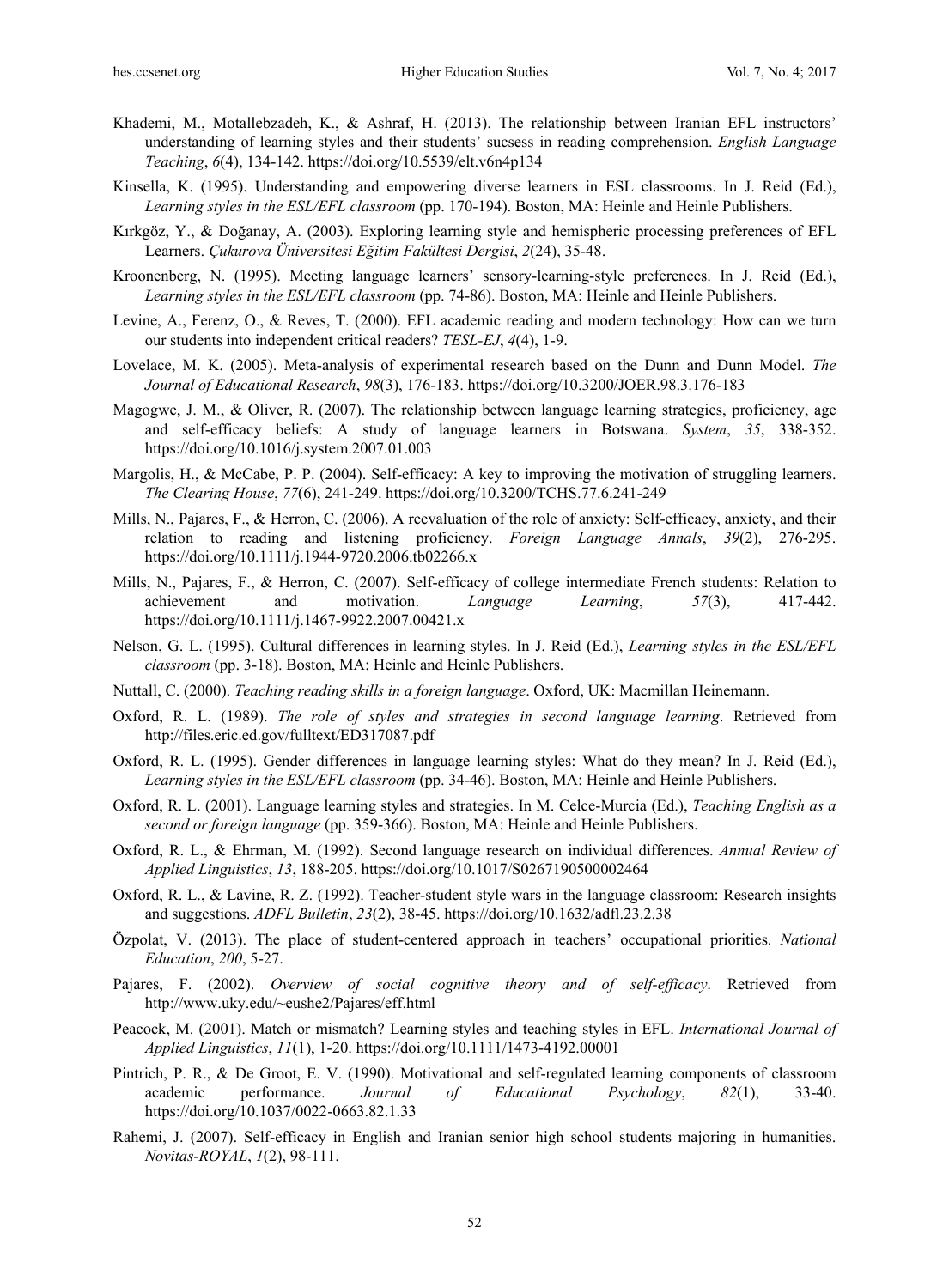- Rahimi, A., & Abedini, A. (2009). The interface between EFL learners' self-efficacy concerning listening comprehension and listening proficiency. *Novitas-ROYAL*, *3*(1), 14-28.
- Reid, J. M. (1995). Preface. In J. Reid (Ed.), *Learning styles in the ESL/EFL classroom* (pp. viii-xvii). Boston, MA: Heinle and Heinle Publishers. https://doi.org/10.1017/CBO9781139172721.001
- Rivers, W. M. (1981). *Teaching foreign language skills* (2nd ed.). Chicago, IL: The University of Chicago Press.
- Rossi-Le, L. (1995). Learning styles and strategies in adult immigrant ESL students. In J. Reid (Ed.), *Learning styles in the ESL/EFL classroom* (pp. 118-125). Boston, MA: Heinle and Heinle Publishers.
- Rossiter, M. J. (2003). The effects of affective strategy training in the ESL classroom. *TESL-EJ*, *7*(2), 1-20.
- Sadeghi, N., Kasim, Z. M., Tan, B. H., & Abdullah, F. S. (2012). Learning styles, personality types and reading comprehension performance. *English Language Teaching*, *5*(4), 116-123. https://doi.org/10.5539/elt.v5n4p116
- Sadi, Ö., & Uyar, M. (2013). The relationship between self-efficacy, self-regulated learning strategies and achievement: A path model. *Journal of Baltic Science Education*, *12*(1), 21-33.
- Schunk, D. H., & Pajares, F. (2001). *The development of academic self-efficacy*. Retrieved from http://www.uky.edu/~eushe2/Pajares/SchunkPajares2001.PDF
- Senemoğlu, N. (2009). *Gelişim, öğrenme ve öğretim: Kuramdan uygulamaya* (14th ed.). Ankara: Pegem A Yayıncılık.
- Skehan, P. (1989). *Individual differences in second-language learning*. London: Edward Arnold.
- Sparks, R. L. (2006). Learning styles—Making too many "wrong mistakes": A response to Castro and Peck. *Foreign Language Annals*, *39*(3), 520-528. https://doi.org/10.1111/j.1944-9720.2006.tb02903.x
- Stebbins, C. (1995). Culture-specific perceptual-learning-style preferences of postsecondary students of English as a second language. In J. Reid (Ed.), *Learning styles in the ESL/EFL classroom* (pp. 108-117).
- Tılfarlıoğlu, F., & Cinkara, E. (2009). Self-efficacy in EFL: Differences among proficiency groups and relationship with success. *Novitas-ROYAL*, *3*(2), 129-142.
- Tsai, Y.-R. (2012). Investigating the relationships among cognitive learning styles, motivation and strategy use in reading English as a foreign language. *International Journal of Business and Social Science*, *3*(13), 188-197.
- Turanlı, A. S. (2007). Sosyal bilişsel öğrenme ve yabancı dil öğretimi. *Erciyes Üniversitesi Sosyal Bilimler Enstitüsü Dergisi*, *23*(2), 1-16. Retrieved from http://sbe.erciyes.edu.tr/dergi/sayi\_23/sayi\_23.htm
- Using English (UE). (2013). *English as a second language online*. Retrieved from http://www.usingenglish.com/resources/text-statistics.php
- Üstünlüoğlu, E. (2008). A brief account of language teacher training and teaching from other countries. *Milli Eğitim*, *179*, 322-332.
- Villanueva de Debat, E. (2006). Applying current approaches to the teaching of reading. *English Teaching Forum*, *44*(1), 8-15.
- Wang, M., & Jin, G. (2008). Learning styles and English teaching. *Us-China Foreign Language*, *6*(5), 30-33.
- Williams, J. (2010). *Reading Comprehension, Learning Styles, and Seventh Grade Students* (Unpublished Doctoral Dissertation). Liberty University the Faculty of the School of Education, Lynchburg, Virginia, United States.
- Willingham, D. T. (2005). Ask the Cognitive scientist: Do visual, auditory, and kinesthetic learners need visual, auditory, and kinesthetic instruction? *American Educator*, *29*(2), 31-35. Retrieved from http://www.aft.org/newspubs/periodicals/ae/summer2005/willingham.cfm
- Woodrow, L. (2011). College English writing affect: Self-efficacy and anxiety. *System*, *39*, 510-522. https://doi.org/10.1016/j.system.2011.10.017
- Xie, X. (2005). The influence of schema theory on foreign language reading comprehension. *The English Teacher*, *34*, 67-75.
- Zimmerman, B. J. (1995). Self-efficacy and educational development. In A. Bandura (Ed.), *Self-efficacy in changing societies* (pp. 202-231). Cambridge: Cambridge University Press. https://doi.org/10.1017/CBO9780511527692.009